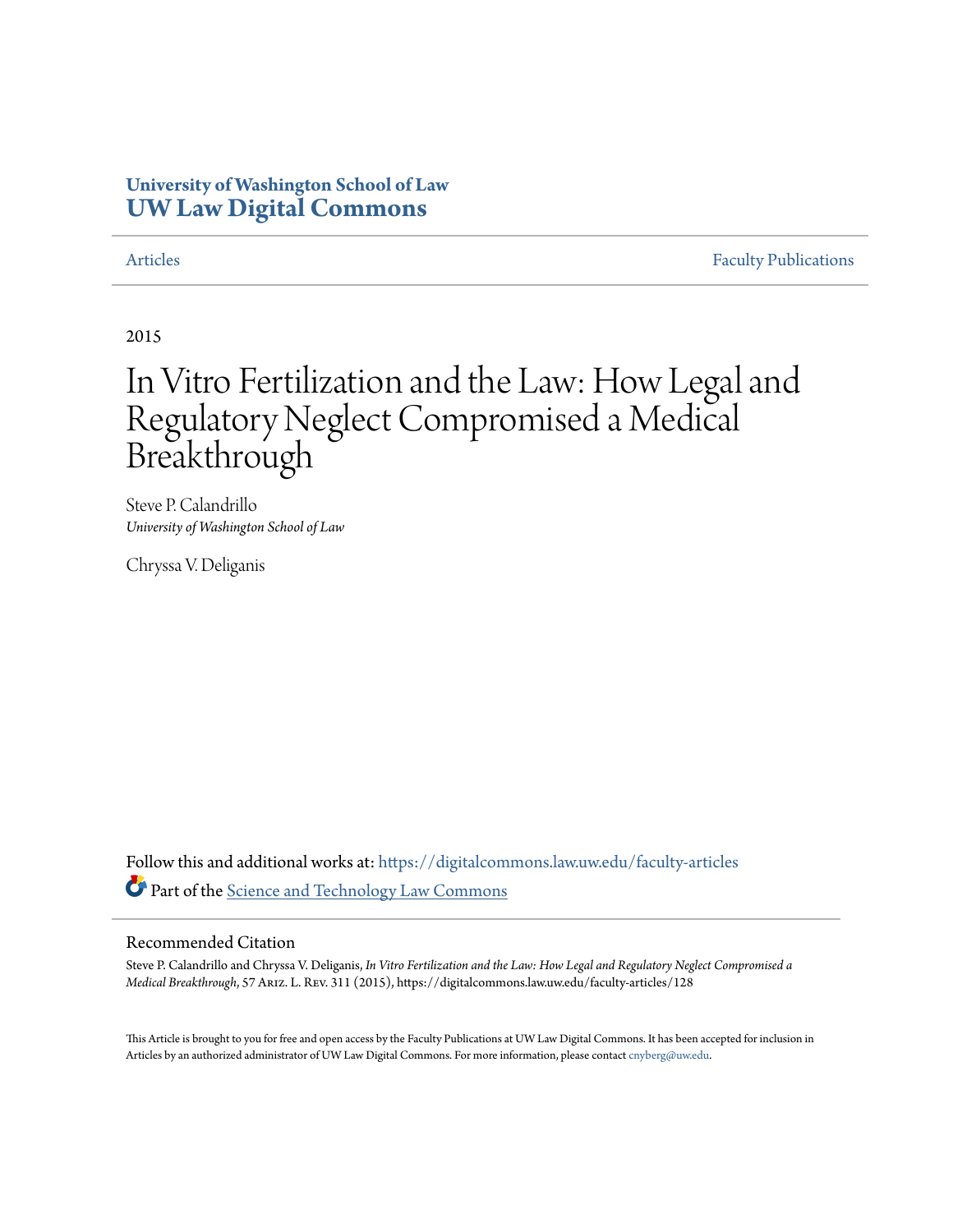# **IN VITRO FERTILIZATION AND THE LAW: HOW LEGAL AND REGULATORY NEGLECT COMPROMISED A MEDICAL BREAKTHROUGH**

Steve P. Calandrillo<sup>\*</sup> and Chryssa V. Deliganis<sup>\*\*</sup>

*The rise of assisted reproductive technology like in vitro fertilization ("IVF") as a method of human reproduction represents a remarkable medical achievement. Live births and success rates have increased dramatically in the past decade, so much so that many fertility clinics now "guarantee" a baby to clients who sign up. But with successes come inevitable downsides. Everyone knows that the price tag is steep, but given the demand, relatively few individuals are deterred. More insidious are the increased birth-defect risks associated with reproductive technologies. For some time it was assumed that these risks were due to the fact that individuals attempting IVF were older and possessed greater risk factors themselves. Now, however, recent research is showing that it may be IVF itself, and, in particular, the dramatic rise of a new technique called intracytoplasmic sperm injection ("ICSI"), that is responsible for negative outcomes. IVF providers face little incentive to impress these risks on their customers, and operate in a largely unregulated environment in which cash is king and informed consent is optional. The incentive to report high live-birth rates dictated by the profit motive pushes some clinics to implant more embryos than necessary and to recommend technologies that may increase births despite the fact that they increase defect rates.*

*Sadly, law and regulation lag far behind the technology in this arena. While some industry groups have promulgated responsible guidelines for appropriate use of reproductive technology, they come with no viable enforcement or disciplinary mechanisms. Law's absence has contributed to a "wild west" mentality in some fertility clinics, where anything goes if it will make money. It is past time that the* 

<sup>\*</sup> Charles I. Stone Professor of Law, University of Washington School of Law, J.D., Harvard Law School; B.A., U.C. Berkeley.

Principal, Calandrillo & Deliganis. J.D., Harvard Law School; B.A., U.C. Berkeley. The Authors offer their gratitude to Dr. Anna Deliganis, Peter Nicolas, Anna Mastroianni, Jonathan Moskow, Irwin Yoon, and George Webb for helpful comments and insights. Philip Paine deserves to be singled out for his excellent research and drafting assistance, as well as Marian Gould Gallagher law librarians Alena Wolotira and Ashley Sundin for their stellar Bluebooking. Finally, we sincerely appreciate the financial support provided by the Washington Law Foundation and Charles I. Stone Professorship.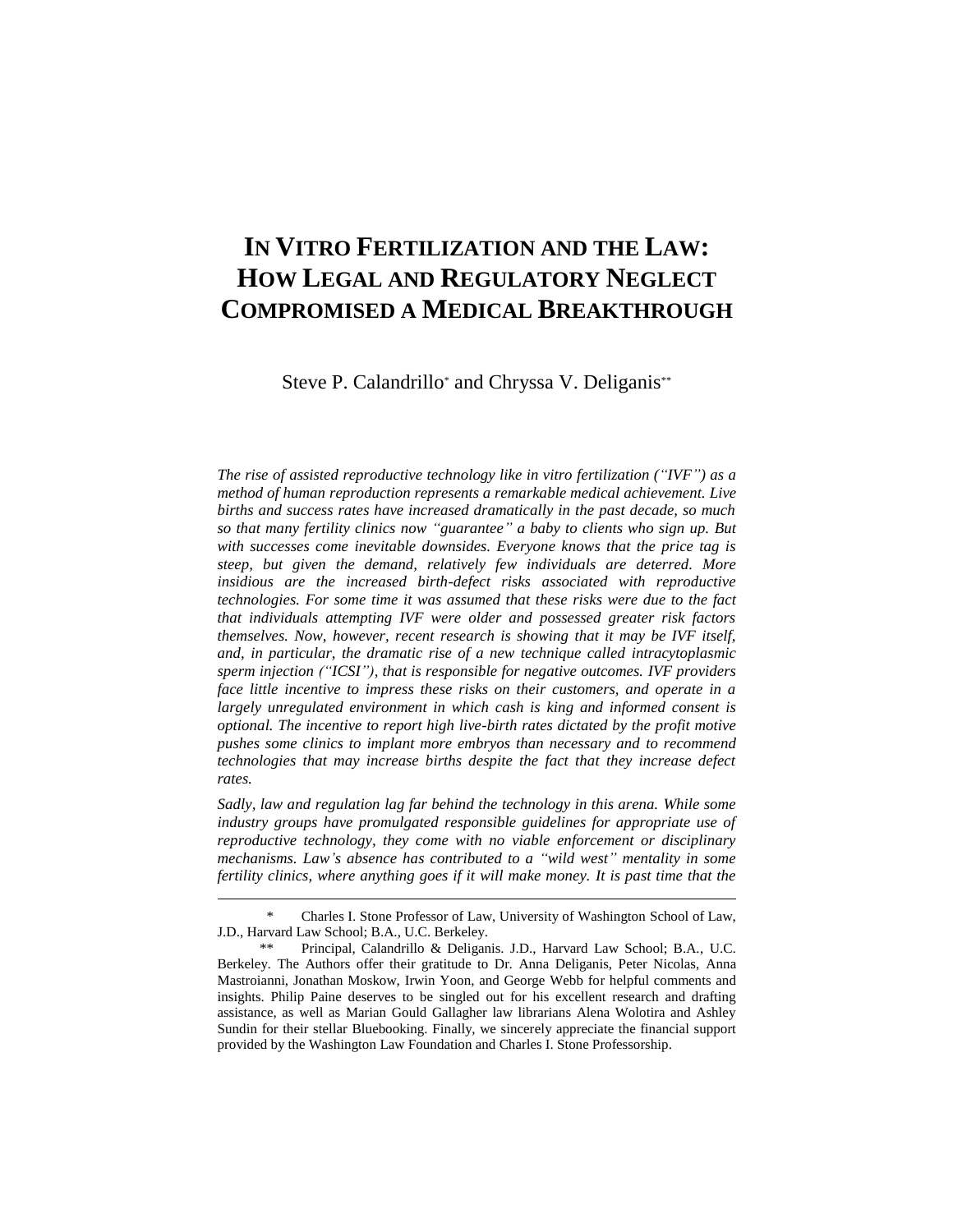*law and medical regulators become involved in assessing the rapidly growing reproductive technologies available today in order to preserve their benefits while mitigating the risks that are largely unknown or ignored by most patients.*

#### **TABLE OF CONTENTS**

| I. THE REMARKABLE HISTORY OF ASSISTED REPRODUCTION 313                       |
|------------------------------------------------------------------------------|
| B. Dramatic Explosion in ART Technology During the 1980s 315                 |
|                                                                              |
|                                                                              |
|                                                                              |
| A. The Dangers of Assisted Reproduction: Fertility Drugs and the Risk of     |
|                                                                              |
| B. The Dangers of IVF and ICSI: Birth Defects and Genetic Considerations 324 |
| III. CURRENT LEGAL AND REGULATORY OVERSIGHT OF ASSISTED REPRODUCTIVE         |
|                                                                              |
| A. Regulations Barely Exist and Voluntary Guidelines Do Not Work 329         |
|                                                                              |
|                                                                              |
|                                                                              |
|                                                                              |
|                                                                              |
|                                                                              |
|                                                                              |
|                                                                              |
|                                                                              |
|                                                                              |

#### **INTRODUCTION**

A remarkable transformation in human reproduction is underway in our society. For all of human history, there was but one tried-and-true method available to individuals who wished to be parents. Today, however, extraordinary pharmaceutical and technological innovation is fundamentally changing the way Americans have children. The technology continues to expand by leaps and bounds every year, while law and governmental regulation lag far behind. From fertility drugs, to intra-uterine insemination, to the advent of in vitro fertilization ("IVF"), and now intracytoplasmic sperm injection ("ICSI"), modern medicine has paved the way for millions of Americans to have children who were previously only the subject of their unrequited dreams.

Obviously, these transformational reproductive breakthroughs have provided immeasurable joy for new parents. Today, ten million children are alive who could not have been born just one generation ago.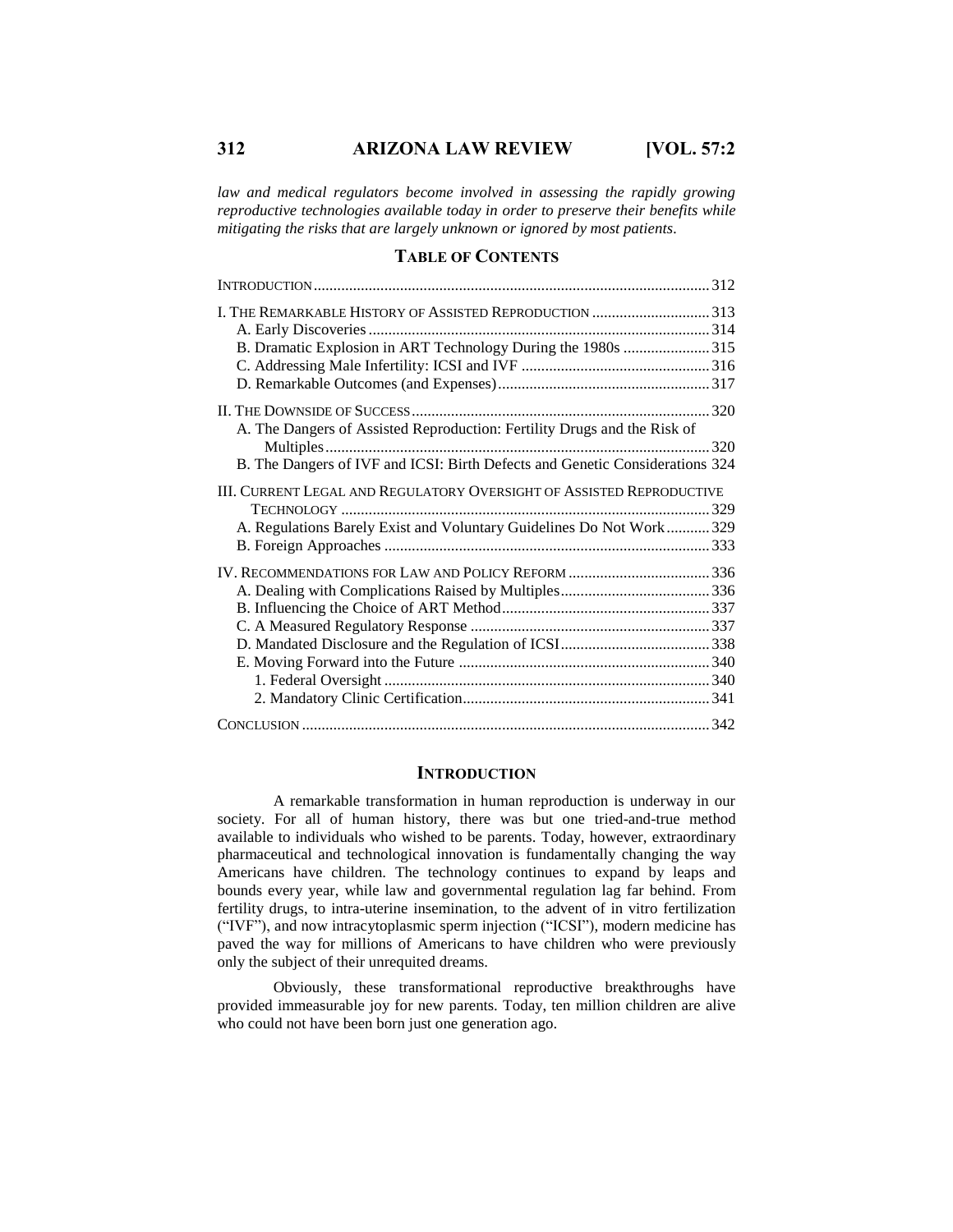However, these new innovations and technologies carry their own unique risks, from multiple births to low birth weight to severe birth defects. Yet these inherent dangers are often glossed over by a fertility industry now making billions of dollars per year. The perverse financial incentives, paired with the pressure for reproductive clinics to advertise better outcomes (i.e., live births), have led some to engage in practices that are not only questionable, but that are sometimes even quite dangerous for their patients.

Why are these risks and dangers becoming exponentially worse today? Quite candidly, it is the stunning absence of law and regulation in the medical reproductive arena. Technological advances have greatly outpaced the introduction of responsible laws and regulation. Politicians will not touch the controversial subject with a ten-foot pole, and federal funding of embryo research is explicitly banned. Not surprisingly, government regulators have therefore been largely uninvolved and ineffective in the field. Further, the reproductive professionals themselves resist all forms of outside interference, fearing that their skyrocketing profits might be in danger. They cry, "We can regulate ourselves—keep law out!" But we all know what happens when the fox guards the hen house.

Part I of this Article details the historical background of fertility treatments, ranging from pharmaceutical breakthroughs to intrauterine insemination to IVF and now ICSI. Part II explores the downsides of fertility treatments' unparalleled "success," and, in particular, examines the hidden dangers of fertility drugs, the risk of multiple births, birth defects, and the unique challenges posed by IVF and ICSI. The "wild west" mentality of the industry has even prompted the inventor of the latter technique to publicly criticize its dramatic overuse. Part III lays out the current legal and regulatory oversight scheme in the United States, paying attention to the enormous gaps in coverage, the lack of enforcement mechanisms, and the consequences for patients. Part IV offers normative recommendations for legal and public policy reform, including mandated disclosure of risks, mandatory certification of fertility clinics, and the explicit federal regulation of IVF and ICSI. Adopting these legal and regulatory approaches allows for the ability to maintain the benefits of these amazing new reproductive innovations, while also preventing future abuses.

In sum, it is past time for legislatures and regulators to address the unique benefits and challenges created by the rise of modern reproductive technologies. If we fail to muster the political will to do so today, thousands of future lives will suffer as a result.

### **I. THE REMARKABLE HISTORY OF ASSISTED REPRODUCTION**

For many people, starting a family is the most fulfilling and important task they will ever undertake—an intimate act central to realizing one's life goals. However, biology is not always kind. For all of human history, countless millions of people have been unable to have children. Today, however, assisted reproductive technology has opened the doors of parenthood to millions for whom those doors were once firmly shut.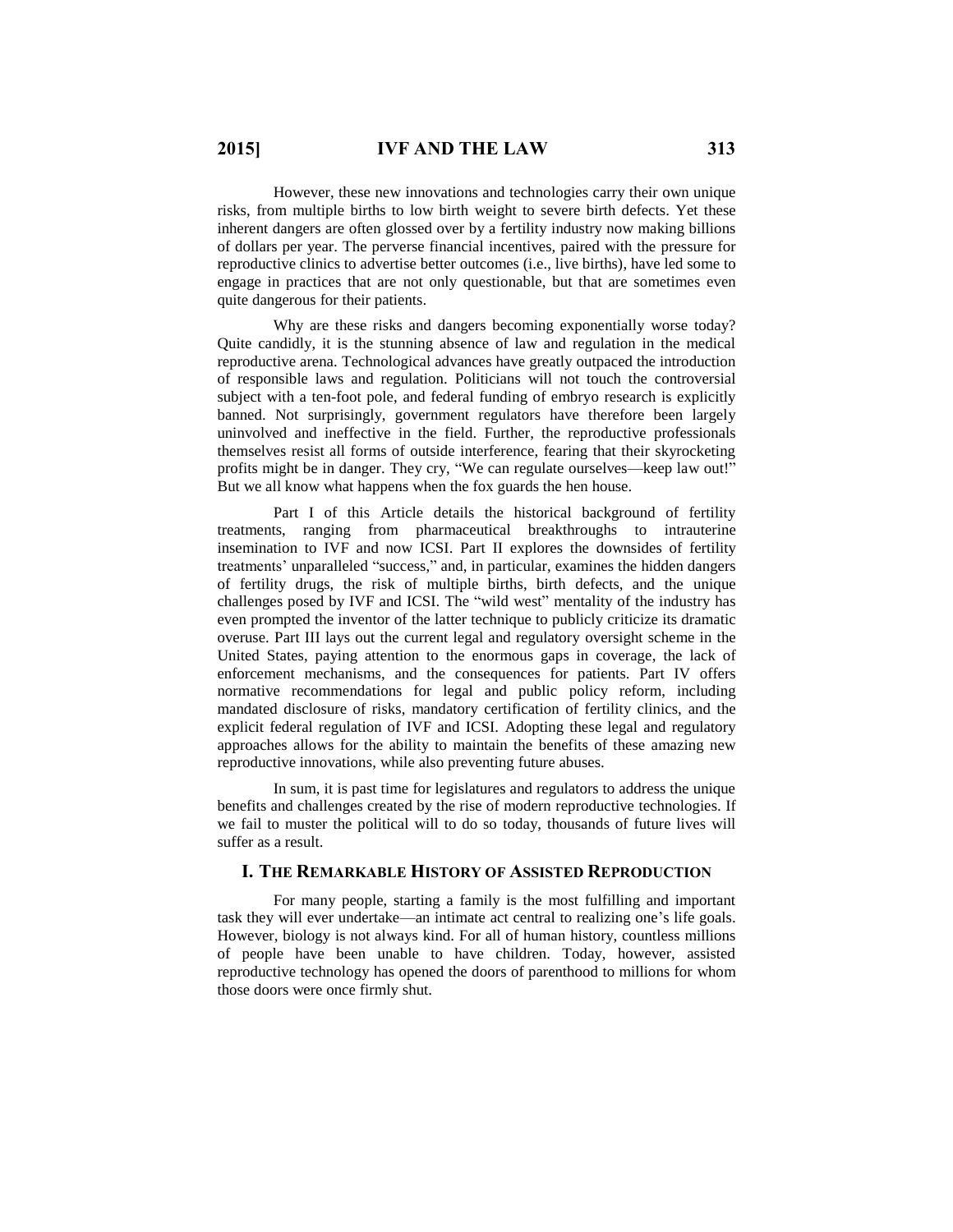#### *A. Early Discoveries*

Modern assisted reproductive technology ("ART") is the culmination of over 100 years of research and experimentation. As early as 1878, researchers began attempts to fertilize mammalian eggs in vitro.<sup>1</sup> These early attempts were largely unsuccessful, and although the possibility that fertilization occurred in some cases has not been ruled out, most early claims of success were inadequately substantiated or based on misinterpreted results.<sup>2</sup> However, a major breakthrough in IVF experimentation came in 1951 with the discovery of sperm capacitation by Colin Russell Austin and Min Chueh Chang. <sup>3</sup> Capacitation refers to changes that sperm undergo prior to fertilization while residing in a female's reproductive tract.<sup>4</sup> Within a few years of their discovery, researchers successfully fertilized rabbit eggs in vitro for the first time.<sup>5</sup> During the "golden age" of IVF research that followed, numerous experiments were conducted on a wide range of mammal species,<sup>6</sup> culminating in 1969 with the first convincing fertilization of human eggs in vitro. <sup>7</sup> The achievement was made possible by research done on hamster IVF that allowed for the proper modification of culture-medium protocols.<sup>8</sup> However, despite researchers' success in fertilizing eggs in vitro, it would be nearly another decade before in vitro resulted in a live birth. 9

In July 1978, Louise Brown became the first person born as a result of IVF.<sup>10</sup> Her mother, Lesley Brown, had enlisted the aid of Patrick Steptoe and

4*.* Bavister, *supra* note 1, at 183.

6*. Id.* at 183–84 (IVF research was performed with hamsters, mice, rats, sheep, pigs, and cats).

8*. Id.* at 183–84 ("[I]t may be claimed that hamster IVF paved the way for human IVF." (citing R. Yanagimachi & M.C. Chang, *Fertilisation of Hamster Eggs In Vitro*, 200 NATURE 281 (1963); R. Yanagimachi & M.C. Chang, *In Vitro Fertilisation of Golden Hamster Ova*, 156 J. EXPERIMENTAL ZOOLOGY 361 (1964))).

9*.* Bavister, *supra* note 1, at 184 (the first human birth from an IVF embryo occurred in 1978).

10. Jeff Wang & Mark V. Sauer, *In Vitro Fertilization (IVF): A Review of 3 Decades of Clinical Innovation and Technological Advancement*, 2 THERAPEUTICS &

<sup>1.</sup> Barry D. Bavister, *Early History of In Vitro Fertilization*, 124 REPROD. 181, 182 (2002) (In vitro essentially means in glass, or in other words, in the laboratory. This is contrasted with in vivo, which means inside a living organism).

<sup>2</sup>*. Id.* at 182–83.

<sup>3</sup>*. Id.* at 183 ("Both Austin and Chang postulated that the spermatozoa of some mammalian species need to reside for some time with the female reproductive tract before acquiring the capacity to penetrate eggs, and Austin (1951) coined the term 'capacitation' to refer to the change spermatozoa undergo during this time."); *see also* C.R. Austin, *Observations on the Penetration of Sperm into the Mammalian Egg*, 4 AUSTL. J. SCI. RESEARCH SERIES B 581 (1951); M.C. Chang, *Fertilizing Capacity of Spermatozoa Deposited into the Fallopian Tubes*, 168 NATURE 697 (1951).

<sup>5</sup>*. Id.*

<sup>7</sup>*. Id.* at 184 (Fertilization of human eggs in vitro was first "convincingly achieved in 1969, as evidenced by sperm penetration, polar body emission and formation of pronuclei." (citing B.D. Bavister et al., *Identification of the Midpiece and Tail of the Spermatozoon During Fertilisation of Human Eggs In Vitro*, 20 J. REPROD. & FERTILITY 159 (1969))).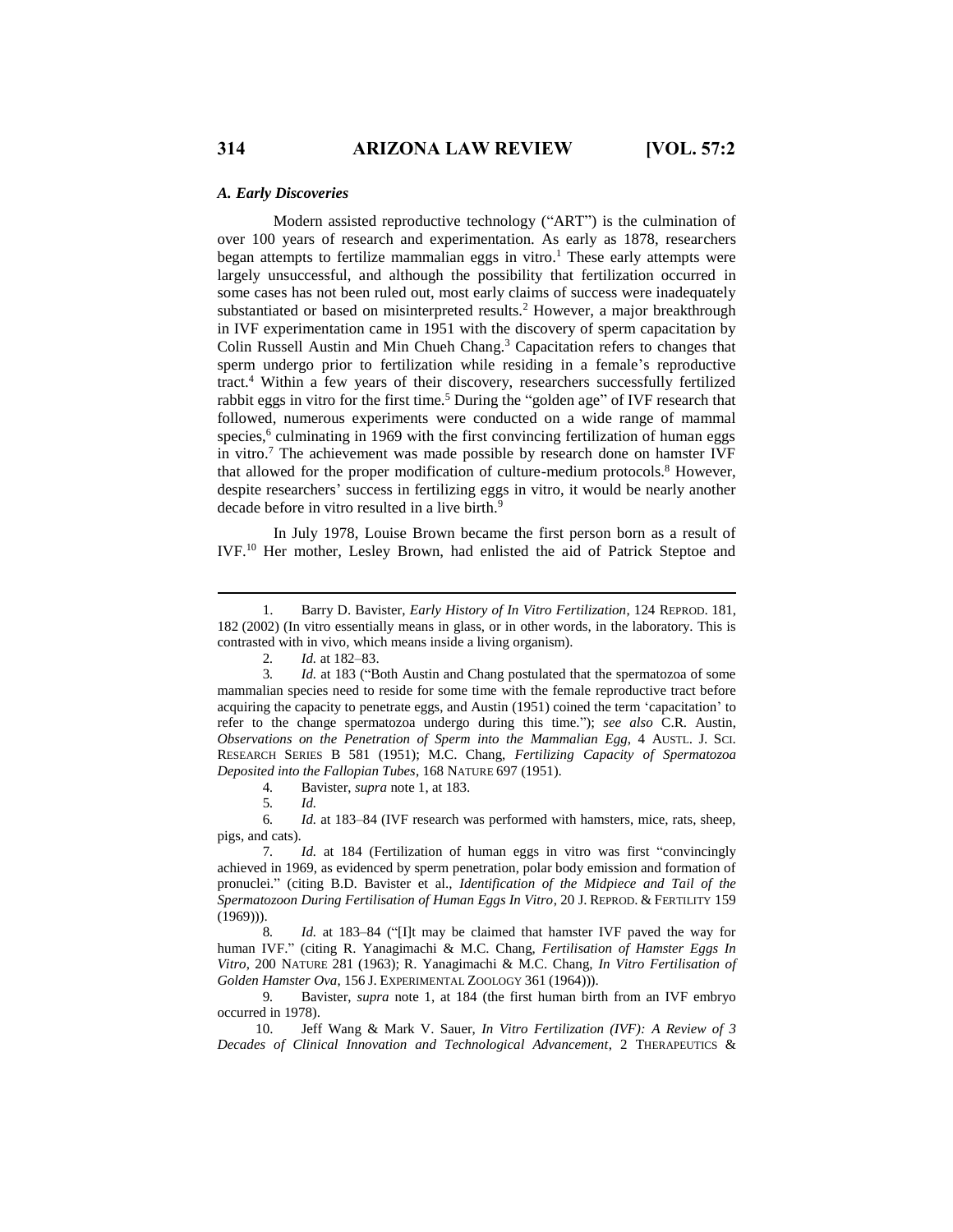Robert Edwards at Oldham General Hospital in England in an attempt to overcome her persistent infertility.<sup>11</sup> The successful procedure involved laparoscopic surgery to retrieve one of her eggs, which was then fertilized in a laboratory, and later transferred back into the uterus.<sup>12</sup> This original procedure did not utilize any fertility drugs.<sup>13</sup> Steptoe and Edwards went on not only to repeat this result successfully in future experiments, but also substantially improved their technique over the next several years.<sup>14</sup>

#### *B. Dramatic Explosion in ART Technology During the 1980s*

The 1980s witnessed dramatic growth and advancement in assisted reproductive technologies. Between 1980 and 1983, the widespread use of fertility drugs such as clomiphene<sup>15</sup> and leuprorelin<sup>16</sup> in the IVF process drastically improved the pregnancy rate by  $6\%-30\%$  per cycle.<sup>17</sup> By the mid-1980s, several alternative methods of assisted reproduction came to fruition, including gamete intrafallopian transfer ("GIFT") and zygote intrafallopian transfer ("ZIFT").<sup>18</sup> These procedures differed from IVF in a number of ways. GIFT involves fertilization in vivo—in other words, within the woman's reproductive tract rather than in a laboratory.<sup>19</sup> ZIFT was similar to traditional IVF but also involved a

13. *Id.* (noting that no medications were used to "stimulate the ovaries" of Lesley Brown prior to laparoscopic egg retrieval).

14*. Id.*

 $\overline{a}$ 

15. Commonly marketed as Clomid, clomiphene has been around since the 1960s and has long been used to treat ovulatory dysfunction in women desiring a pregnancy. In a clinical study of over 7,000 patients suffering from impediments to ovulation, administration of Clomid resulted in a roughly 30% pregnancy rate. Of those pregnancies, about 8% were multiple. *See Clomid FDA label*, U.S. FOOD & DRUG ADMIN. (Nov. 22, 2012), http://www.accessdata.fda.gov/drugsatfda\_docs/label/2012/016131s02 6lbl.pdf.

16. Commonly marketed as Lupron, leuprorelin is indicated to treat female fertility conditions such as Endometriosis and Uterine Leiomyomata. *See Lupron FDA Label*, U.S. FOOD & DRUG ADMIN. (Nov. 30, 2013), http://www.accessdata.fda.gov/ drugsatfda\_docs/label/2012/ 016131s026lbl.pdf. However, it should be noted that the drug is contraindicated for women who may become pregnant while using the drug due to potential harm to the fetus. *Id.* ("LUPRON DEPOT may cause fetal harm when administered to a pregnant woman.").

17*. Id.*; *see also* R.G. Edwards & P.C. Steptoe, *Current Status of In-Vitro Fertilisation and Implantation of Human Embryos*, 2 LANCET 1265 (1983).

18. Wang & Sauer, *supra* note 10, at 357.

19. STEVE PARKER, IN VITRO FERTILIZATION 33 (2007) ("In this technique, eggs and sperm . . . are collected and checked as in a standard IVF procedure. But instead of placing the eggs and sperm into a culture medium, they are put back into the woman's fallopian tube using a laparoscope. Fertilization then takes place in the fallopian tube, as happens in natural conceptions.").

CLINICAL RISK MGMT. 355, 356 (2006); *see also* P.C. Steptoe & R.G. Edwards, *Birth After Reimplantation of a Human Embryo*, 312 LANCET 366, 366 (1978).

<sup>11</sup>*.* Wang & Sauer, *supra* note 10.

<sup>12</sup>*. Id.* (citing Steptoe & Edwards, *supra* note 10).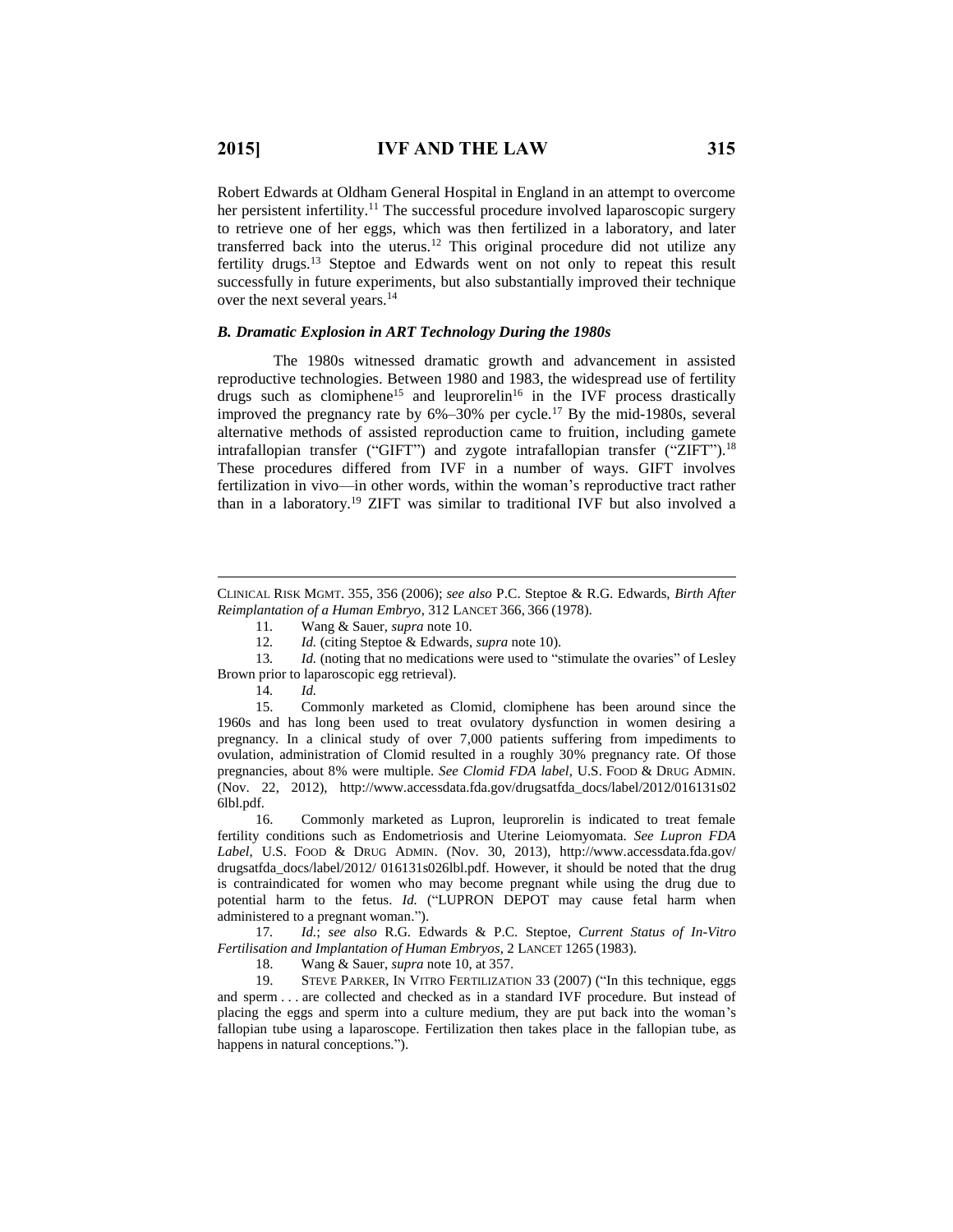second laparoscopy to transfer the fertilized egg into the fallopian tube.<sup>20</sup> Both procedures offered advantages over the original IVF method developed by Steptoe and Edwards.

However, IVF soon returned to the forefront of reproductive technology due to major breakthroughs in ultrasound technology in the late 1980s. These improvements transformed the process of oocyte retrieval into the modern outpatient IVF procedure we know today. In 1987 the development of ultrasoundguided transvaginal follicle aspiration created numerous advances over its predecessor techniques, and quickly became the "procedure of choice."<sup>21</sup> The innovation did away with the necessity of laparoscopy, and in turn decreased the time, expense, and risk involved in the oocyte retrieval process.<sup>22</sup> The improvement was so substantial that IVF procedures transitioned from one or two hours of hospital-based operating-room time to a mere 10 or 15 minute process that could be performed in an office setting.<sup>23</sup> The dramatic improvement in ultrasound technology marginalized GIFT and ZIFT, as those procedures continued to necessitate invasive surgery.<sup>24</sup> In contrast, IVF could now be performed without laparoscopy, and instead utilized less expensive and minimally invasive ultrasound-guided aspirations.<sup>25</sup> Thus, despite a lower pregnancy rate per procedure, by the early to mid-1990s IVF had become firmly ensconced as the preferred method of assisted reproduction and has remained so ever since.<sup>26</sup>

#### *C. Addressing Male Infertility: ICSI and IVF*

While traditional IVF was often successful in treating female infertility, the overall effectiveness of the procedure was limited by its inability to adequately address male infertility.<sup>27</sup> However, the male end of the fertility equation was soon addressed. In 1992 researchers introduced a new procedure, known as ICSI,

<sup>20</sup>*. Id.*; *see also* Wang & Sauer, *supra* note 10, at 357 (explaining that ZIFT allowed for the confirmation of fertilization while maintaining some of the theoretical benefits of GIFT but that the procedure required two laparoscopies to complete).

<sup>21.</sup> Wang & Sauer, *supra* note 10, at 358 ("First reported in 1987, this oocyte retrieval technique quickly became the procedure of choice due to better visualization, finer control, and less patient discomfort compared with other available methods." (citing Matts Wikland et al., *Use of a Vaginal Transducer for Oocyte Retrieval in an IVF/ET Program*, 15 J. CLINICAL ULTRASOUND 245 (1987))).

<sup>22.</sup> *Id.*

<sup>23</sup>*. Id.*

<sup>24</sup>*. Id.*

<sup>25</sup>*. Id.*

<sup>26</sup>*. Id.* at 358–59 ("By 1995, Society for Assisted Reproductive Technology (SART) data noted that IVF, GIFT, and ZIFT consisted of 70%, 6%, and 2% of ART cycles respectively, despite pregnancy rates of 22.3%, 28.7%, and 30.3% for each procedure. . . . In 2003, GIFT and ZIFT were used in only 0.1% and 0.4% of ART cycles, while IVF represented the remaining 99.5% of cases."); *see also* CTRS. FOR DISEASE CONTROL & PREVENTION, ASSISTED REPRODUCTIVE TECHNOLOGY REPORT: NATIONAL ART SUCCESS RATES (2003), http://nccd.cdc.gov/DRH\_ ART/Apps/NationalSummaryReport.aspx (select "2003" from the drop-down menu at the top of the page).

<sup>27.</sup> Wang & Sauer, *supra* note 10, at 359.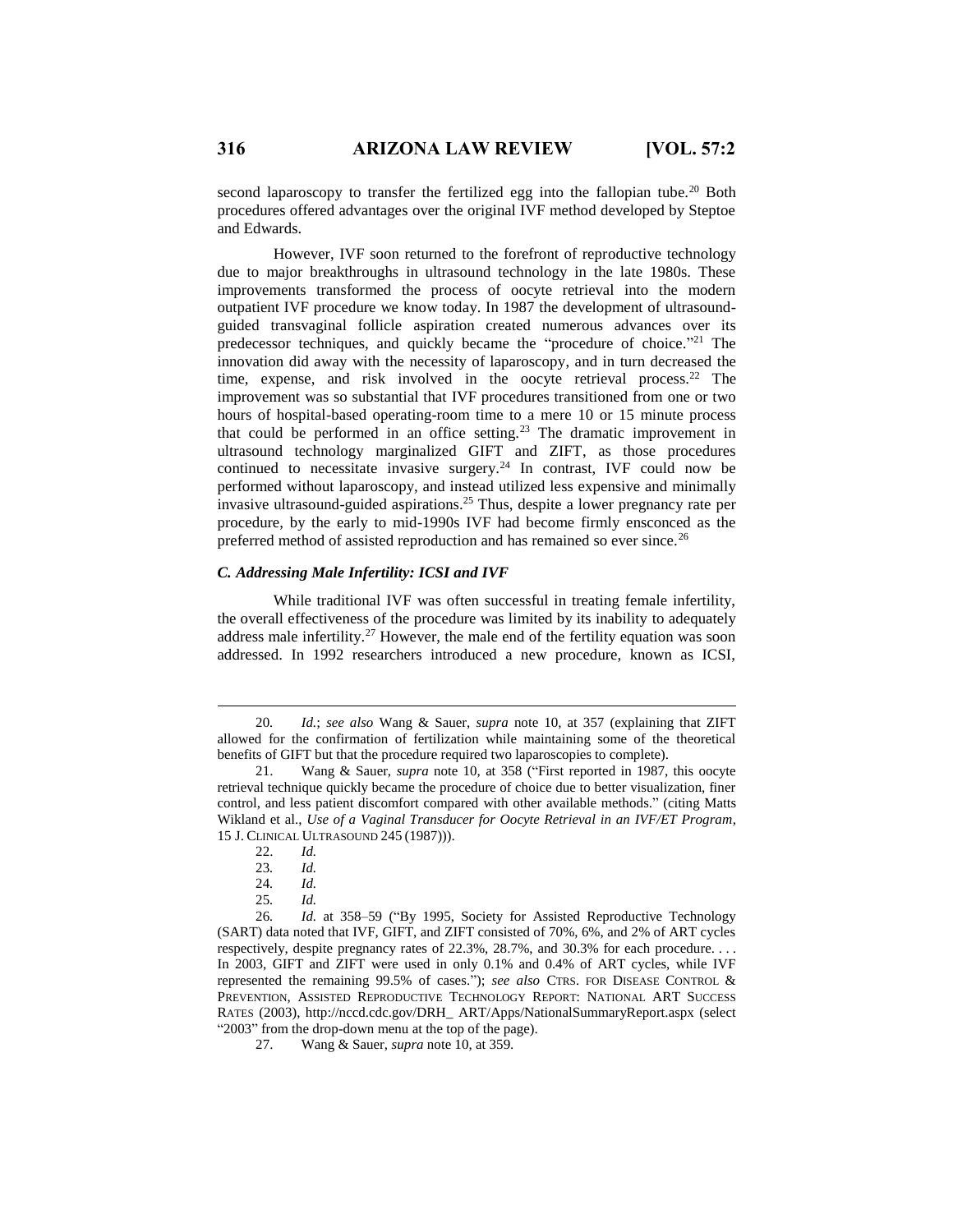designed to address many of the challenges posed by male infertility.<sup>28</sup> ICSI differs from traditional IVF in that, instead of letting the sperm and eggs mingle freely in order to achieve conception, a single sperm is isolated and injected directly into the cytoplasm of the egg with a microneedle.<sup>29</sup> Because the procedure requires only a single healthy sperm, it is especially useful to treat infertility in a man who suffers from a low sperm count or the presence of abnormal sperm (e.g., those that cannot "swim" on their own).<sup>30</sup> The development of testicular sperm extraction ("TESE") has allowed fertilization rates of up to 70%, despite using only a few poor-quality sperm.<sup>31</sup>

After its introduction, ICSI quickly gained popularity, rapidly transitioning into clinical practice and accounting for 11% of all IVF cycles by 1995.<sup>32</sup> Moreover, the popularity of ICSI has continued to expand rapidly—in 2011 the procedure accounted for a shocking 67% of all IVF cycles.<sup>33</sup> However, Jeff Wang and Mark Sauer note that there is still a significant debate on the propriety of "altering the process of natural selection" so drastically, since ICSI allows potentially poor-quality sperm to fertilize eggs that never would have had a chance before its invention. 34

#### *D. Remarkable Outcomes (and Expenses)*

Today IVF is practiced in a majority of the world's countries,<sup>35</sup> and since its inception, the procedure is estimated to be responsible for the birth of around ten million babies.<sup>36</sup> In the United States, roughly 10% of Americans suffer from some kind of fertility problem leading approximately one million people to seek fertility treatment annually.<sup>37</sup> The revenue generated by this market activity is immense—IVF is a costly procedure with a single cycle of treatment costing \$10,000–\$20,000.<sup>38</sup> What's more, because IVF is not always successful in

 $\overline{a}$ 

35. KAY ELDER & BRIAN DALE, IN-VITRO FERTILIZATION viii (3d ed. 2011).

37. NAOMI R. CAHN, TEST TUBE FAMILIES: WHY THE FERTILITY MARKET NEEDS LEGAL REGULATION 1 (2009).

<sup>28</sup>*. Id.* (citing Gianpiero Palermo et al., *Pregnancies After Intracytoplasmic Injection of Single Spermatozoon into an Oocyte*, 340 LANCET 17, 17–18 (1992)).

<sup>29</sup>*. See* PARKER, *supra* note 19, at 32.

<sup>30</sup>*. Id.*

<sup>31.</sup> Wang & Sauer, *supra* note 10, at 359.

<sup>32</sup>*. Id.* (citing CTRS. FOR DISEASE CONTROL & PREVENTION, ASSISTED REPRODUCTIVE TECHNOLOGY SUCCESS RATES: NATIONAL SUMMARY AND FERTILITY CLINICS REPORT (1995)).

<sup>33.</sup> CTRS. FOR DISEASE CONTROL & PREVENTION, ASSISTED REPRODUCTIVE TECHNOLOGY REPORT: NATIONAL ART SUCCESS RATES 4 (2011), *available at* http://www.cdc.gov/art/pdf/2011-report/national-summary/art-2011-national-summaryreport.pdf [hereinafter 2011 ART REPORT].

<sup>34.</sup> Wang & Sauer, *supra* note 10, at 359–60 (discussing inheritable causes of male infertility, their transmission via ICSI, and the potential for increased health problems in children conceived via ICSI); *see also* discussion *infra* Part II.

<sup>36</sup>*. Id.*

<sup>38.</sup> CHARLES P. KINDREGAN JR. & MAUREEN MCBRIEN, ASSISTED REPRODUCTIVE TECHNOLOGY: A LAWYER'S GUIDE TO EMERGING LAW AND SCIENCE 95 (2d ed. 2011) (citing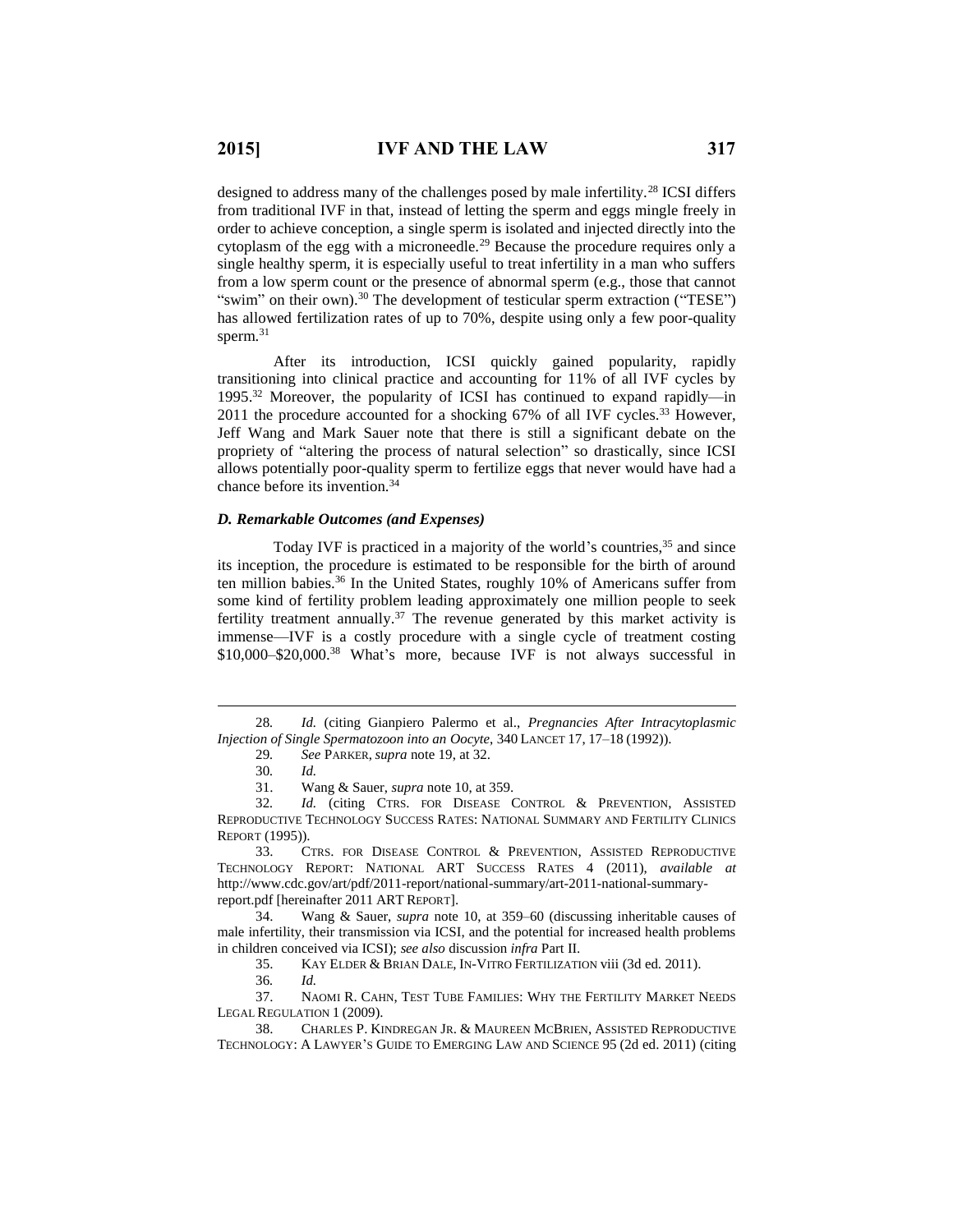producing a pregnancy, many patients have to undergo multiple procedures, significantly raising the overall cost and risk of treatment.<sup>39</sup> The fertility industry has grown to accommodate this demand—with nearly 500 clinics in existence nationwide, fertility drugs alone make up a \$3 billion per year industry.<sup>40</sup> In light of the incredible cost for what is essentially an elective procedure, it should not come as a surprise that insurance coverage for IVF is limited or nonexistent in most states.<sup>41</sup>

As the industry has grown, the use of artificial reproductive technology, including both IVF and pharmaceutical interventions, has steadily increased.<sup>42</sup> In 1996 there were nearly 65,000 ART cycles resulting in 14,507 live-birth deliveries for a total of  $20,840$  live-born infants.<sup>43</sup> By  $2011$  the number of ART cycles had more than doubled to over 150,000, resulting in 47,818 live births for a total of 61,610 live-born infants.<sup>44</sup> Moreover, as the usage of IVF has increased, so has the prevalence of ICSI—in 2011 ICSI accounted for 67% of all ART cycles.<sup>45</sup> This represents a dramatic increase in the use of a procedure that 16 years ago accounted for only 11% of all IVF procedures.<sup>46</sup> In fact, the percentage of IVF cycles utilizing ICSI has increased every single year from 1997 to 2011.<sup>47</sup>

The explosion in ICSI's popularity also tracks a dramatic uptick in the success rate of IVF. According to the Centers for Disease Control and Prevention ("CDC"), in 1997 30.7% of IVF cycles resulted in live births for mothers under the age of 35.<sup>48</sup> In that year, ICSI was used in only 35% of all IVF cycles.<sup>49</sup> In contrast, by 2010 41.5% of all IVF cycles resulted in live births for mothers under the age of  $35$ —with ICSI being used in  $66\%$  of all IVF cycles.<sup>50</sup> The trend holds true for all of the surveyed age groups: as the percentage of IVF cycles utilizing

39. *See id.*

 $\overline{a}$ 

40*.* CAHN, *supra* note 37.

41*.* KINDREGAN & MCBRIEN, *supra* note 38 (citing Judith F. Darr, *Accessing Reproductive Technologies: Invisible Barriers, Indelible Harms*, 23 BERKELEY J. GENDER L. & JUST. 18, 36 n.64 (2008)).

42*. See* CAHN, *supra* note 37.

43. CTRS. FOR DISEASE CONTROL & PREVENTION, ASSISTED REPRODUCTIVE TECHNOLOGY REPORT: NATIONAL SUMMARY AND FERTILITY CLINICS SUCCESS RATES (1996).

44. 2011 ART REPORT, *supra* note 33, at 3.

45*. Id.* at 4.

46. Wang & Sauer, *supra* note 10, at 359 (citing NAT'L CTR. FOR CHRONIC DISEASE PREVENTION & HEALTH PROMOTION, 2003 ASSISTED REPRODUCTIVE TECHNOLOGY SUCCESS RATES: NATIONAL SUMMARY AND FERTILITY CLINIC REPORTS (2005)).

47*. See* CTRS. FOR DISEASE CONTROL & PREVENTION, ASSISTED REPRODUCTIVE TECHNOLOGY REPORT: NATIONAL SUMMARY AND FERTILITY CLINICS SUCCESS RATES (1997), *available at* http://nccd.cdc.gov/DRH\_ART/Apps/NationalSummaryReport.aspx [hereinafter 1997 ART REPORT]; CTRS. FOR DISEASE CONTROL & PREVENTION, ASSISTED REPRODUCTIVE TECHNOLOGY REPORT: NATIONAL SUMMARY AND FERTILITY CLINICS SUCCESS RATES (2010) [hereinafter 2010 ART REPORT], *available at*  http://www.cdc.gov/art/ART2010/#report1.

48. 1997 ART REPORT, *supra* note 47.

49*. Id.*

50. 2010 ART REPORT, *supra* note 47.

Judith F. Darr, *Accessing Reproductive Technologies: Invisible Barriers, Indelible Harms*, 23 BERKELEY J. GENDER L. & JUST. 18, 36 n.64 (2008)).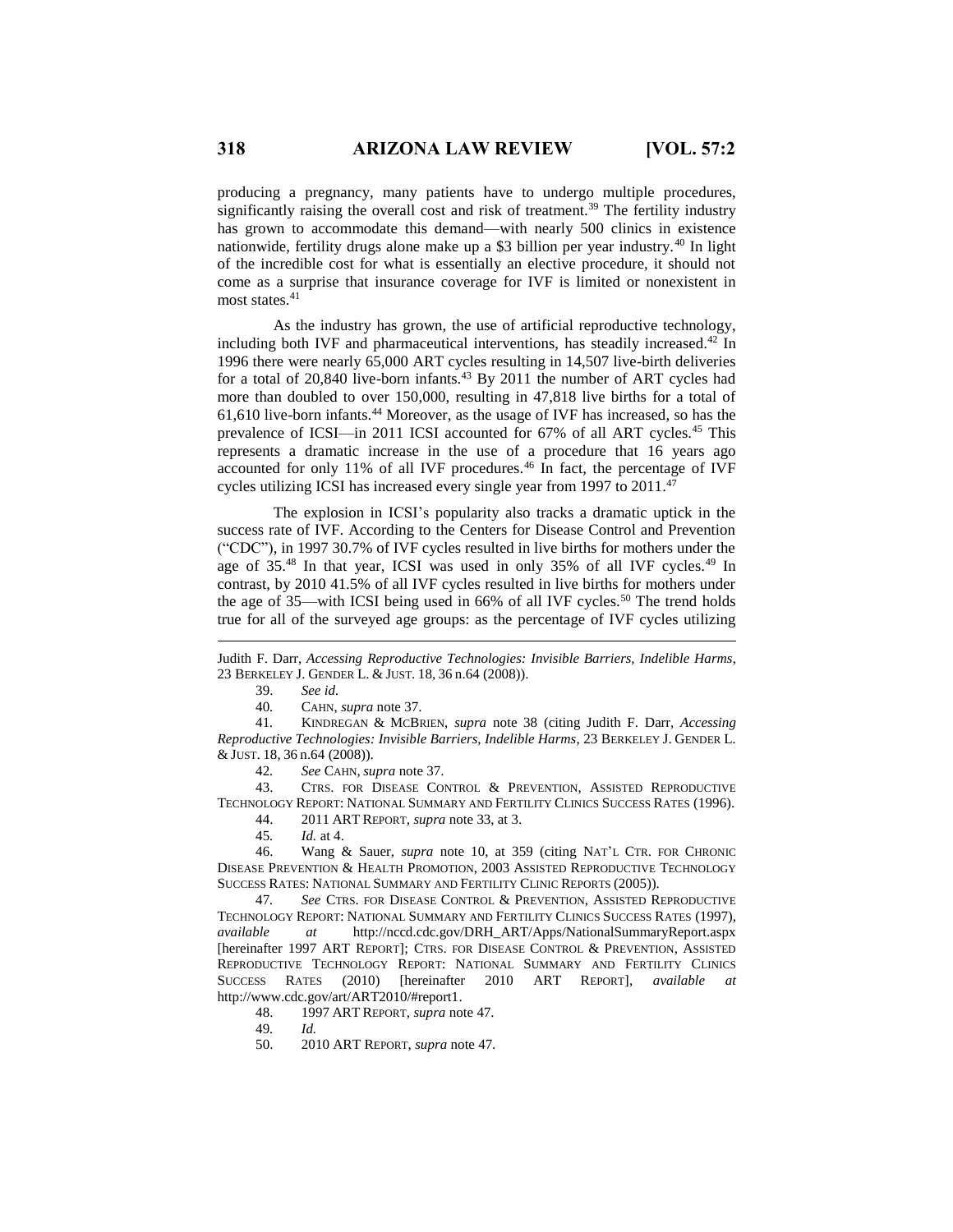$\overline{a}$ 

ICSI has increased, so has the percentage of cycles resulting in live births.<sup>51</sup> This trend is particularly pronounced among older women. In 1997 only 7.6% of IVF cycles resulted in live births for women aged  $41-42<sup>52</sup>$  By 2010, the live-birth rate had risen to 12.4% for women in this age group—a 63% increase.<sup>53</sup>

The data shows several unmistakable trends over the last 15 years: (1) the percentage of IVF cycles utilizing ICSI increased dramatically; (2) the percentage of IVF cycles that led to live births increased almost every single year; and (3) the percentage of successful outcomes for older mothers increased substantially.<sup>54</sup> Many of the genetic factors that prohibited spontaneous reproduction in both sexes have now been overcome by traditional IVF and ICSI.<sup>55</sup> The inevitable tick of the biological clock is no longer the same barrier it once was to older women.<sup>56</sup> In the words of one commentator, "Creating a family, regardless of whether you are an infertile husband-and-wife couple, a same-sex couple, or a single person, now involves a deliberate choice." 57

However, it should be noted that all of the successes detailed above offer no glimpse into patient outcomes *after* a live birth has occurred. As with every pioneering technology, there are inevitable downsides, some of which may not be immediately apparent.

<sup>51</sup>*. See supra* text accompanying note 47 (data from 1997–2011 shows consistent upward trend in success rates and usage of ICSI).

<sup>52</sup>*.* 1997 ART REPORT, *supra* note 47 (data from 1997 shows 6,691 IVF cycles performed on women aged 41–42 with a success rate of 7.6%).

<sup>53.</sup> 2010 ART REPORT, *supra* note 47 (data from 2010 shows 10,122 cycles performed on women aged 41–42 with a success rate of 12.4%).

<sup>54</sup>*. See supra* text accompanying note 47 (data is currently available from 1997– 2011 allowing for the identification of trends within that range).

<sup>55</sup>*. See* Wang & Sauer, *supra* note 10, at 362. Moreover, emerging technologies such as preimplantation genetic diagnosis ("PGD") have allowed couples suffering from some sex-linked diseases and other genetic disorders to have children free of those conditions. *See* CAHN, *supra* note 37, at 62. PGD is generally available to screen for several kinds of diseases: (1) testing to determine the sex of the embryo for sex-linked diseases like Duchenne muscular dystrophy; (2) diseases that result from a single gene defect such as cystic fibrosis; and (3) chromosomal disorders. Frances A. Flinter, *Preimplantation Genetic Diagnosis Needs to Be Tightly Regulated*, 322 BRIT. MED. J. 1008, 1008–09 (2001). PGD can also be used to screen for aneuploidy (e.g., Down's Syndrome), though this is not allowed in some countries (e.g., the United Kingdom). *Id.* at 1009. However, for its many promising benefits, PGD also has risks. One study found that the procedure has the potential to lower the live-birth rate for older women. *See* Sebastian Mastenbroek et al., *Preimplantation Genetic Screening: A Systematic Review and Meta-Analysis of RCTs*, 17 HUM. REPROD. UPDATE 454, 454 (2011). Another suggested PGD might be responsible for increasing the perinatal death rate in multiple pregnancies. Inge Liebaers et al., *Report on a Consecutive Series of 581 Children Born After Blastomere Biopsy for Preimplantation Genetic Diagnosis*, 65 OBSTETRICAL & GYNECOLOGICAL SURV. 240, 240 (2010).

<sup>56</sup>*. See* CAHN, *supra* note 37 (noting that by the age of 40, 33% of couples are infertile and that 18% of women using ART technology were over the age of 40 in 2004).

<sup>57</sup>*. Id.* at 3.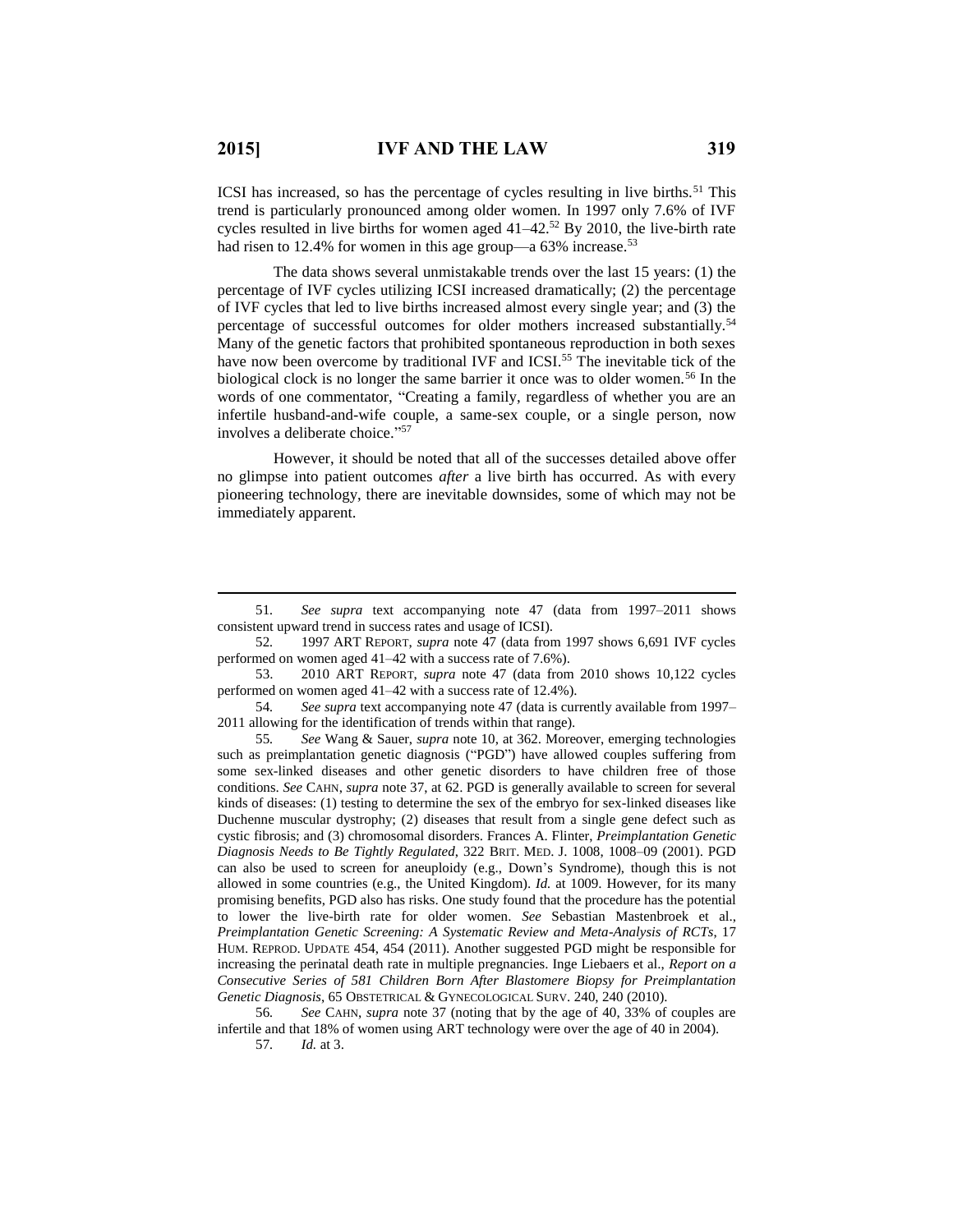#### **II. THE DOWNSIDE OF SUCCESS**

While ART has provided millions of couples with the incredible opportunity to become parents, emerging research suggests that it comes with significant risks for the children produced. The profit motive leads some fertility clinics to prescribe drugs that may unnecessarily cause multiple births and associated negative health outcomes for both mothers and children. When IVF is the reproductive route of choice, some clinics have been known to harvest more eggs and implant more embryos than responsible medical providers should. Worse, the emerging new IVF technique of choice, ICSI, presents risks that many soon-tobe parents are wholly unaware of.

#### *A. The Dangers of Assisted Reproduction: Fertility Drugs and the Risk of Multiples*

Assisted reproduction spans a wide range of procedures, each with its own benefits and risks. The most widely used "first option" in the assisted reproduction field is not IVF or ICSI; rather, fertility drugs—such as Clomid, Lupron, Repronex—form the foundation of most modern infertility treatments.<sup>58</sup> These drugs are generally used to stimulate ovulation and allow for the harvesting of multiple oocytes.<sup>59</sup> The rise of ovulation-stimulation drugs has contributed to a rapid increase in the number of high-order pregnancies involving three or more fetuses.<sup>60</sup> ART-related use of the drugs typically involves the removal of multiple eggs after stimulation and then fertilization via either IVF or ICSI.<sup>61</sup> In contrast, when used without ART, the ovulation drugs are typically used in conjunction with timed sexual intercourse, or some other form of assisted insemination such as intrauterine insemination ("IUI"). <sup>62</sup> Both uses are associated with extremely high incidences of multiple gestation and multiple births.<sup>63</sup> In fact, *roughly 44% of all* 

<sup>58</sup>*. See* Laura A. Schieve et al., *Estimation of the Contribution of Non-assisted Reproductive Technology Ovulation Stimulation Fertility Treatments to US Singleton and Multiple Births*, 170 AM. J. EPIDEMIOLOGY 1396 (2009) (concluding that roughly 4.6% of infants born in the U.S. in 2005 resulted from non-ART ovulation treatments, which is four times greater than the contribution of ART).

<sup>59</sup>*. Reproductive Health, Infertility FAQs*, CTRS. FOR DISEASE CONTROL & PREVENTION, http://www.cdc.gov/reproductivehealth/Infertility/index.htm (last updated June 20, 2013) (discussing the use and purpose of common fertility drugs).

<sup>60</sup>*. See* Norbert Gleicher et al., *Reducing the Risk of High-Order Multiple Pregnancy After Ovarian Stimulation with Gonadotropins*, 343 NEW ENG. J. MED. 2 (2000); Schieve et al., *supra* note 58, at 1397.

<sup>61</sup>*. See* Schieve et al., *supra* note 58.

<sup>62</sup>*. Id.* Despite the success of IVF, intrauterine insemination remains relatively common, often making up the first step before couples resort to the more invasive—and expensive—IVF. IUI involves the placement of washed and concentrated sperm directly into a woman's uterus around the time she releases one or more eggs. *Tests and Procedures: Intrauterine Insemination: Definition*, MAYO CLINIC (June 29, 2013), http://www.mayoclinic.org/tests-procedures/intrauterine-insemination/ basics/definition/prc-20018920. The procedure is often undertaken with sperm from an anonymous donor or from a known male, often the husband.

<sup>63.</sup> Schieve et al., *supra* note 58*.*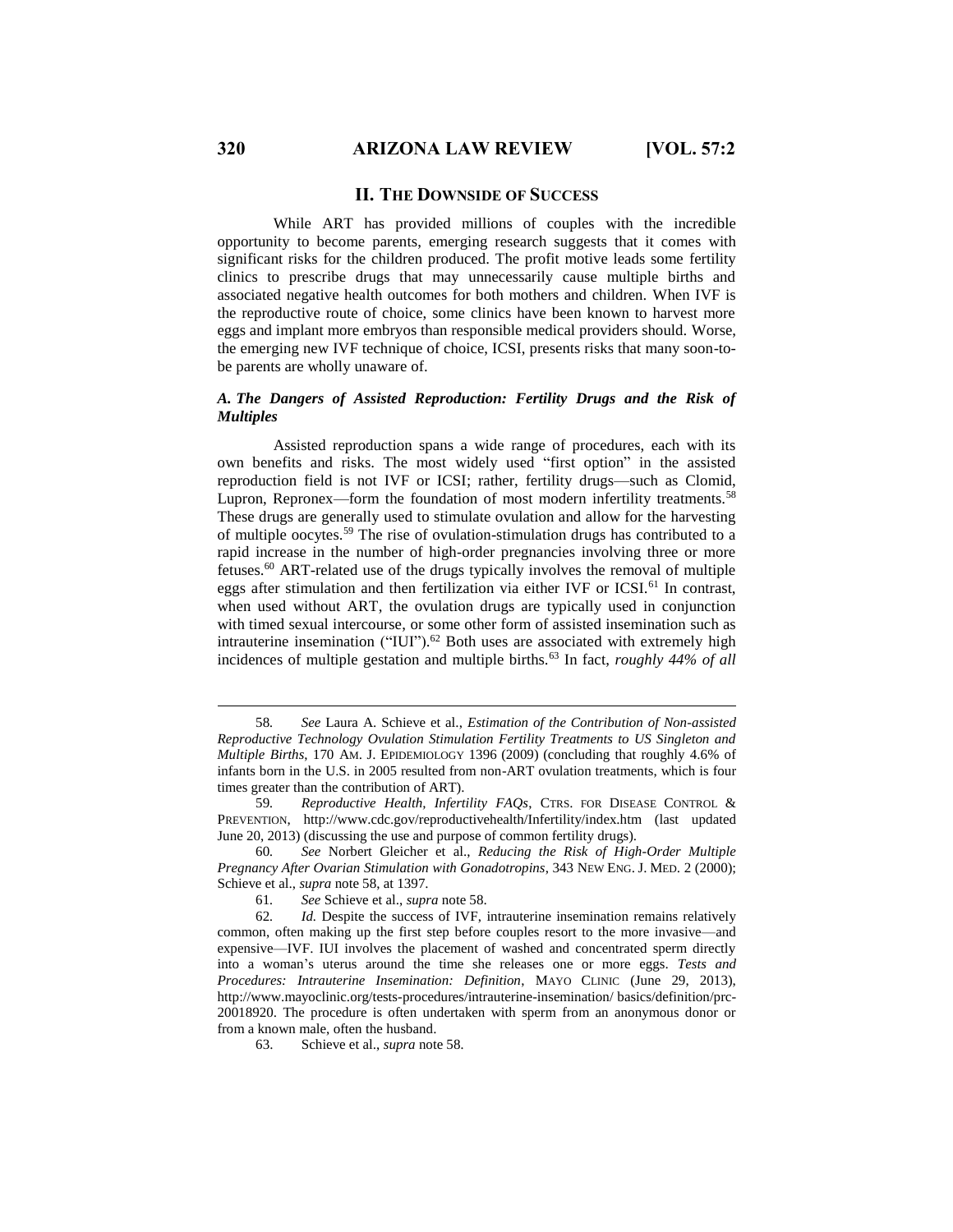$\overline{a}$ 

*ART procedures result in twins*, and about 5% result in triplets or higher-order multiples.<sup>64</sup>

While some infertile parents are not overly deterred by the thought of having twins or triplets, they are often far less aware that multiple-order pregnancies are associated with a dramatically increased risk of substantial health problems. Compared to singletons, multiple-order pregnancies are subject to markedly higher risks of pregnancy complications, preterm delivery, infant death, and neurological impairments in the surviving babies. <sup>65</sup> Preterm delivery is especially common, as the length of pregnancy decreases significantly with each additional fetus. In fact, about 60% of twins, and more than 90% of higher-order multiples, are born premature. <sup>66</sup> Low birth weight is also common and often results from preterm delivery.<sup>67</sup> According to data gathered by the CDC, in 2005 97% of all triplets or higher-order multiples conceived through ART were born premature.<sup>68</sup> While advances in preterm care have brightened outlooks for these babies somewhat, the costs are extraordinary and the children are still at increased risk for early health problems and lasting disabilities like cerebral palsy, hearing loss, and intellectual disability.<sup>69</sup> Moreover, at least one study has found that opposite-sex twins born from non-IVF-controlled ovarian stimulation had a significantly higher incidence of very low birth weight and severe prematurity compared to opposite-sex twins that were conceived naturally.<sup>70</sup>

Singletons and mothers are not entirely immune from the dangers posed by ovulation treatments either. Some studies have suggested that singletons conceived with the aid of non-ART ovulation treatments may be at increased risk of pregnancy complications, low birth weight, preterm delivery, and other poor outcomes.<sup>71</sup> Mothers also face the risk of health problems associated with carrying twins, triplets, or higher-order multiples to term. Especially common is preeclampsia, a complication characterized by high blood pressure, swelling, and

69*. Id.* (discussing the health and disability challenges facing low birth weight babies).

<sup>64.</sup> Victoria Clay Wright et al., *Assisted Reproductive Technology Surveillance– United States, 2005*, 57 MORBIDITY & MORTALITY WKLY. REP. SURVEILLANCE SUMMARIES 1, 8 (2008).

<sup>65</sup>*. See* Schieve et al., *supra* note 58*; see also* Wright et al., *supra* note 64, at 1.

<sup>66.</sup> *See Multiples: Twins, Triplets and Beyond*, MARCH OF DIMES (Dec. 2009), http://www.marchofdimes.com/pregnancy/multiples-twins-triplets-and-beyond.aspx.

<sup>67.</sup> *Id.* ("More than half of twins and almost all higher-order multiples are born with low birthweight (less than 5½ pounds or 2,500 grams). [Low birth weight] can result from premature birth and/or poor fetal growth. Both are common in multiple pregnancies.").<br>68. See Wright et al., *supra* note 64, at 1.

<sup>68</sup>*. See* Wright et al., *supra* note 64, at 1.

<sup>70.</sup> Willem Ombelet et al., *Perinatal Outcome of 12,021 Singleton and 3,108 Twin Births After Non-IVF-Assisted Reproduction: A Cohort Study*, 21 HUMAN REPROD. 1025, 1030 (2006).

<sup>71</sup>*. Id.* (citing Marco Gaudoin et al., *Ovulation Induction/Intrauterine Insemination in Infertile Couples is Associated with Low-Birth-Weight Infants*, 188 AM. J. OBSTETRICS & GYNECOLOGY 611 (2003); Bengt Källén et al., *Neonatal Outcome in Pregnancies from Ovarian Stimulation*, 100 OBSTETRICS & GYNECOLOGY 414 (2002); Ombelet et al., *supra* note 70).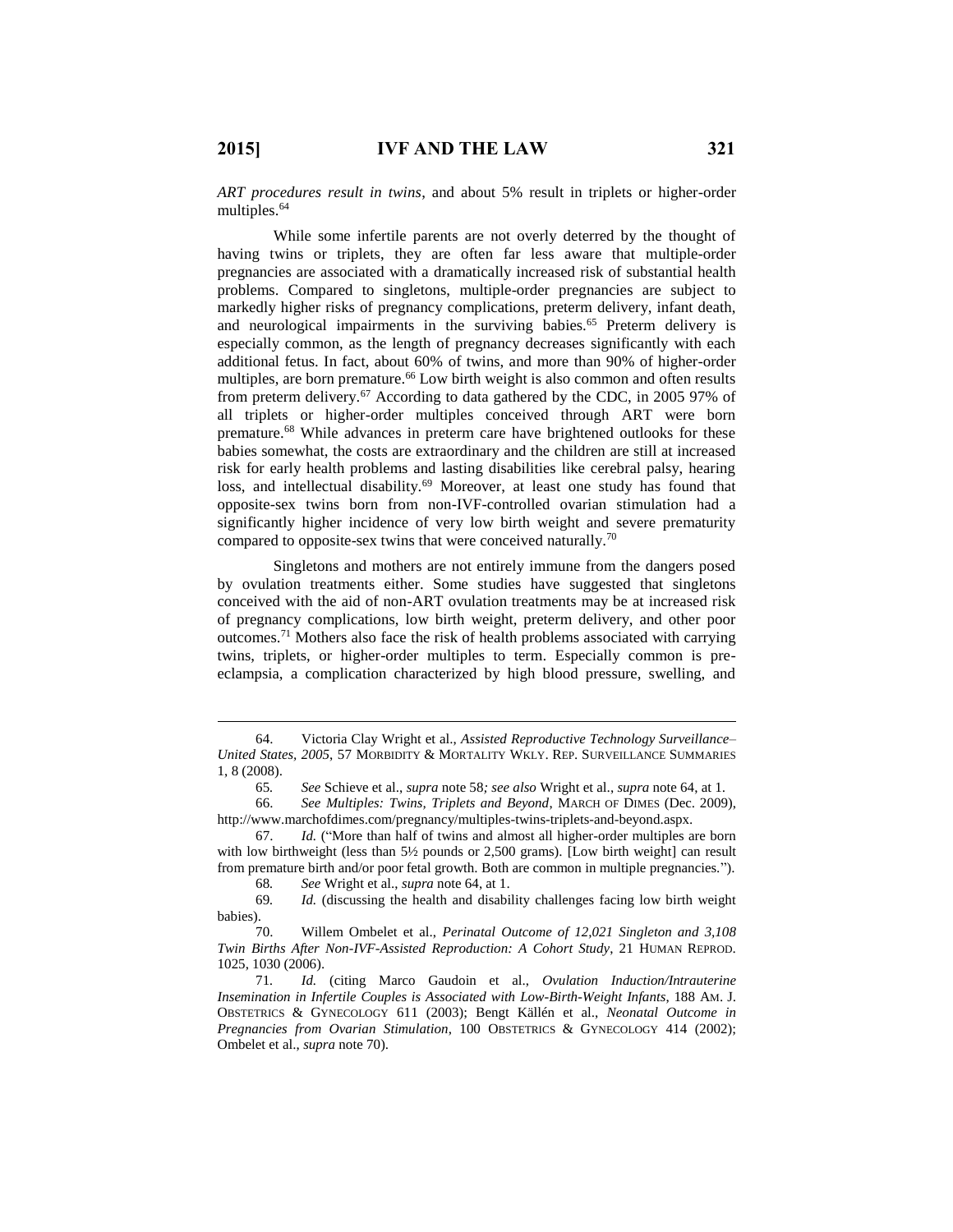protein in the urine.<sup>72</sup> The condition can be dangerous, in some cases leading to seizures, kidney, or liver damage, and can potentially put both the mother's and child's lives at risk.<sup>73</sup> This complication is especially concerning because it may occur in as many as 40% of all triplet pregnancies.<sup>74</sup> Finally, for many high-order pregnancies, obstetricians strongly suggest "multifetal reduction"—i.e., aborting some fetuses to increase the chance of positive outcomes for the rest.<sup>75</sup> While the procedure generally poses little physical risk to the mother, the difficult decision it involves can cause severe emotional and family turmoil.<sup>76</sup> The decision may be most distressing for women carrying triplets, as triplets face an increased risk of poor outcomes, but not of the same obvious magnitude as higher-order pregnancies.<sup>77</sup>

Further, the radically increased medical cost associated with caring for twins, triplets, or higher-order pregnancies comes hand-in-hand with the health problems linked to multiple births. According to a recent study published in the *American Journal of Obstetrics and Gynecology*, pregnancies resulting in delivery of twins are about five times more expensive than a singleton pregnancy.<sup>78</sup> However, even more alarming is that higher-order pregnancies resulting in the delivery of triplets or more are 20 times more expensive than a singleton pregnancy.<sup>79</sup> By the numbers, a typical singleton pregnancy costs about \$21,000, a pregnancy resulting in twins costs \$105,000, and a pregnancy resulting in triplets or more costs a staggering \$400,000.<sup>80</sup> While expenses for singletons are largely maternal-related, costs for multiples skew heavily toward infant-related care.<sup>81</sup>

<sup>72</sup>*. Multiples: Twins, Triplets and Beyond*, *supra* note 66 (citing AM. COLL. OF OBSTETRICIANS & GYNECOLOGISTS, ACOG PRACTICE BULL. NO. 56: MULTIPLE GESTATION: COMPLICATED TWIN, TRIPLET, AND HIGHER-ORDER MULTIFETAL PREGNANCY (2004)).

<sup>73</sup>*. See id.*; Roxanne Patel Shepelavy, *When Fertility Treatments Become Frightening*, SELF, April 2009, *available at* http://www.self.com/health/2009/04/multifetalreduction.

<sup>74</sup>*. See* Shepelavy, *supra* note 73.

<sup>75</sup>*. See id.* ("A fairly simple procedure, reduction poses few risks to the mother and is usually recommended by high-risk obstetricians to avoid the dangers of multiples: potentially deadly blood pressure swings and a higher chance of gestational diabetes, anemia and kidney infections for the mom; prematurity, cerebral palsy or death shortly after birth for the babies.").

<sup>76</sup>*. See id.* (discussing the difficult decisions women pregnant with high-order multiples must make regarding multifetal reduction. On one side of the decision, a better chance at normal lives for the remaining fetuses, on the other, deciding to undergo an abortion procedure, often in violation of closely held family or religious beliefs.).

<sup>77</sup>*. See id.* (discussing the difficulty of counseling women carrying triplets on reduction, noting that many women know families with healthy triplets, introducing anecdotal evidence that may make weighing the risks more difficult).

<sup>78.</sup> Elkin V. Lemos et al., *Healthcare Expenses Associated with Multiple vs. Singleton Pregnancies in the United States*, 209 AM. J. OBSTETRICS & GYNECOLOGY 586.e1 (2013).

<sup>79</sup>*. Id.*

<sup>80</sup>*. Id.*

<sup>81</sup>*. Id.* at 586.e4 ("For singleton pregnancy, maternal expenses accounted for approximately 60% of overall cost, whereas, for twins or higher order multiple births,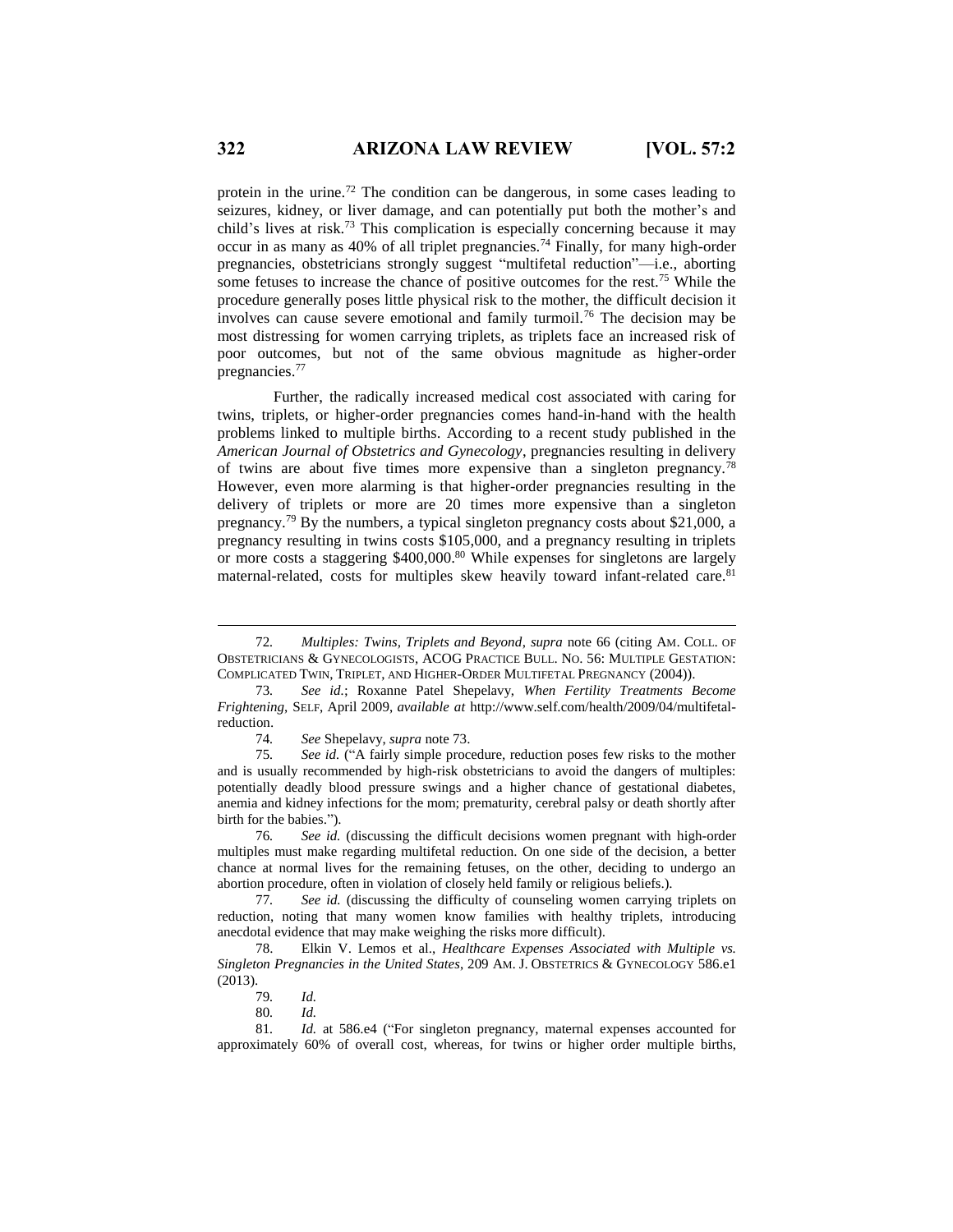Given the cost distribution, it comes as little surprise that multiples were considerably more likely than singletons to require admission to the neonatal intensive care unit ("NICU") after delivery.<sup>82</sup> Overall, the increased costs resulted from a wide variety of factors including increased use of the NICU, heavy use of Caesarean section for delivery, and longer overall hospital stays for both the mother and infants.<sup>83</sup>

The data presented above has made it increasingly clear that fertility treatment of any kind increases the chance of a multiple—and especially highorder multiple—pregnancy. Currently, however, because ovulation stimulation is not recorded nationally, it is not possible to determine accurately what percentage of multiple births result from ovulation induction or ART.<sup>84</sup> Nonetheless, there is a general medical consensus that only about 20% of triplet or higher-order pregnancies result from natural conception.<sup>85</sup> Triplets are conceived naturally in only about 1 in 10,000 pregnancies.<sup>86</sup> Higher-order pregnancies are extremely rare in natural conception. $87$  Thus, the unique and significant risks posed by carrying three, four, or even more babies to term can be almost exclusively attributed to the rise of ART. <sup>88</sup> While a responsible fertility clinic can mitigate some of the risks associated with multiple-pregnancy by transferring fewer embryos during IVF, $89$ the risk of a high-order pregnancy is not so easily mitigated for patients using fertility drugs alone.<sup>90</sup> Moreover, not every clinic is responsible. Many choose to implant far more embryos than is recommended by the American Society for Reproductive Medicine, which, as a result, raises the likelihood of high-order multiple pregnancies. 91

82*. Id.* at 586.e3 ("Infants of twins or triplets or more were more likely to be admitted to NICU and had a higher mortality rate compared with infants of singletons (47.7% [triplets or more] vs 24.2% [twins] and 2.9% [singletons]; 2.0% [triplets or more] vs 0.5% [twins] and 0.06% [singletons]; all  $P < .0001$ .").

83*. Id.* at 586.e4.

84*. Id.* at 586.e2.

85*. Id.* (citing Practice Committee of American Society for Reproductive Medicine, *Multiple Gestation Associated with Infertility Therapy: An American Society for Reproductive Medicine Practice Committee Opinion*, 97 J. FERTILITY & STERILITY 825 (2012)).

86. AM. SOC'Y FOR REPRODUCTIVE MED., MULTIPLE PREGNANCY AND BIRTH: TWINS, TRIPLETS, AND HIGH-ORDER MULTIPLES: A GUIDE FOR PATIENTS (2012), *available at*  http://www.asrm.org/BOOKLET\_Multiple\_Pregnancy\_and\_Birth/.

87*. Id.*

 $\overline{a}$ 

88*. See* Schieve et al., *supra* note 58 ("The striking increase in multiple births in the United States in recent decades is attributed primarily to infertility treatments that include ovulation stimulation medications.").

89*. See* Shepelavy, *supra* note 73 (discussing the American Society for Reproductive Medicine's guidelines that recommend implantation of one embryo for women under 30 and two for women 30–35).

90*. See id.* (discussing the difficulty in accurately determining the number of eggs released and fertilized after using ovulation stimulation drugs).

91. Naomi R. Cahn & Jennifer M. Collins, *Eight is Enough*, 103 NW. U. L. REV. COLLOQUY 501, 502–03 (2009) (discussing the case of the now-famous "Octomom," Nadya

expenses for infant care accounted for approximately 70% and 85% of total expenses, respectively.").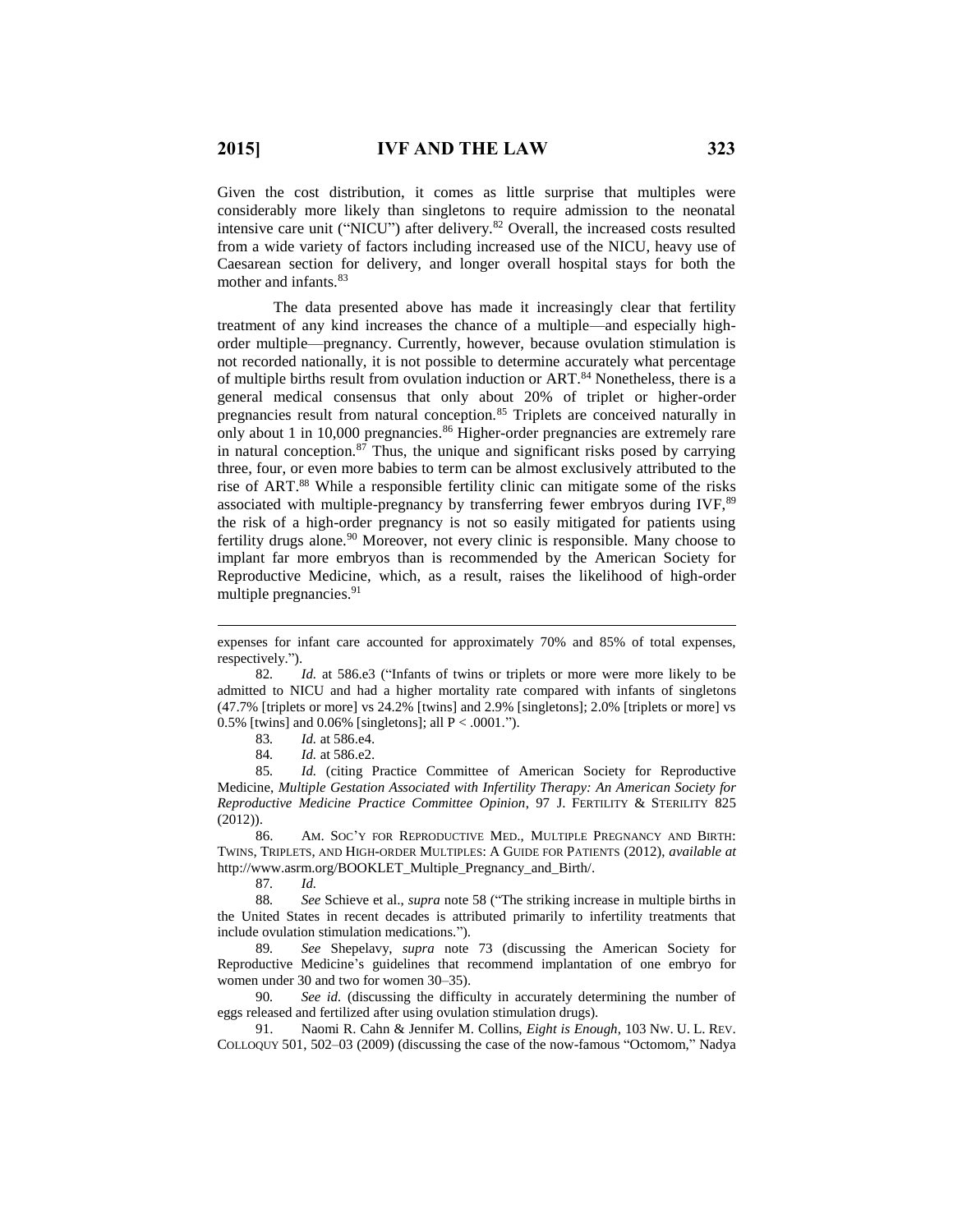#### *B. The Dangers of IVF and ICSI: Birth Defects and Genetic Considerations*

IVF, and its subcategory ICSI, have come under increased scrutiny as recent studies show links between the procedures and higher risks of birth defects and other health problems in children.<sup>92</sup> Unfortunately, it can now be fairly concluded that children conceived in the laboratory are more likely to suffer from congenital birth defects and other health problems than those conceived naturally.<sup>93</sup> The defects can be severe. Canadian researchers concluded that children "conceived with use of IVF/ICSI have three times as high a risk of a congenital heart defect as naturally conceived infants." <sup>94</sup> A recent study published in 2012 illustrates the scale of the risks and remaining uncertainty that surrounds ART. The study, a meta-analysis published by Juan Wen and colleagues in the *Journal of Fertility and Sterility*, <sup>95</sup> specifically examined epidemiological data that assessed the risk of birth defects after ART, and compared that data to the risk difference of birth defects after ICSI and IVF.<sup>96</sup> The results of the study suggest that "there is a significantly increased risk of birth defects in infants conceived by ART, but ICSI did not increase the risk compared with [traditional] IVF."97 However, the study focused only on birth defects, and did not evaluate the genetic concerns, particularly those unique to ICSI, such as the transmission of genetic mutations that cause male infertility.<sup>98</sup> Moreover, as a meta-study, it is not entirely clear to what extent the authors were able to adjust for risk factors such as maternal age. Regardless, the authors concluded that, compared to a spontaneous

Suleman. Suleman was a 33-year-old unemployed woman, who at the time of undergoing fertility treatment was already caring for six children. Nonetheless, "[t]he fertility clinic that treated Suleman agreed to implant her with at least six embryos during an in vitro fertilization (IVF) procedure." Suleman later gave birth to octuplets in early 2009 and has been a media sensation ever since).

<sup>92</sup>*. See, e.g.*, Marilynn Marchione, *Birth Defect Risk Rises with Some Fertility Treatments*, TODAY (May 5, 2012, 11:42 AM), http://www.today.com/id/47305522/ns/today-today\_health/t/birth-defect-risk-rises-somefertility-treatments/#.VOeQajofw6U.

<sup>93</sup>*. See* Juan Wen et al., *Birth Defects in Children Conceived by In Vitro Fertilization and Intracytoplasmic Sperm Injection: A Meta-Analysis*, 97 FERTILITY & STERILITY 1331 (2012) (evaluating 56 previous studies and concluding that children conceived by IVF and ICSI are at "significantly increased risk for birth defects).

<sup>94.</sup> Shi Wu Wen et al., *A Comprehensive Assessment of Outcomes in Pregnancies Conceived by In Vitro Fertilization/Intracytoplasmic Sperm Injection*, 150 EUR. J. OBSTETRICS & GYNECOLOGY & REPROD. BIOLOGY 160, 161–62 (2010) (noting that heart defects were not minor and were not likely to be associated with prematurity).

<sup>95</sup>*. See* Juan Wen et al., *supra* note 93.

<sup>96</sup>*. Id.* at 1333.

<sup>97</sup>*. See id.*

<sup>98</sup>*. See* The Practice Comm. of the Am. Soc'y for Reproductive Med. & Practice Comm. of the Soc'y for Assisted Reproductive Tech., *Genetic Considerations Related to Intracytoplasmic Sperm Injection (ICSI)*, 86 FERTILITY & STERILITY Suppl. 4 (2006); Gozde Zorlu, *IVF Boys Have Shorter Fingers, May Have Fertility Problems*, BIONEWS (Feb. 15, 2010), http://www.bionews.org.uk/page\_54590.asp.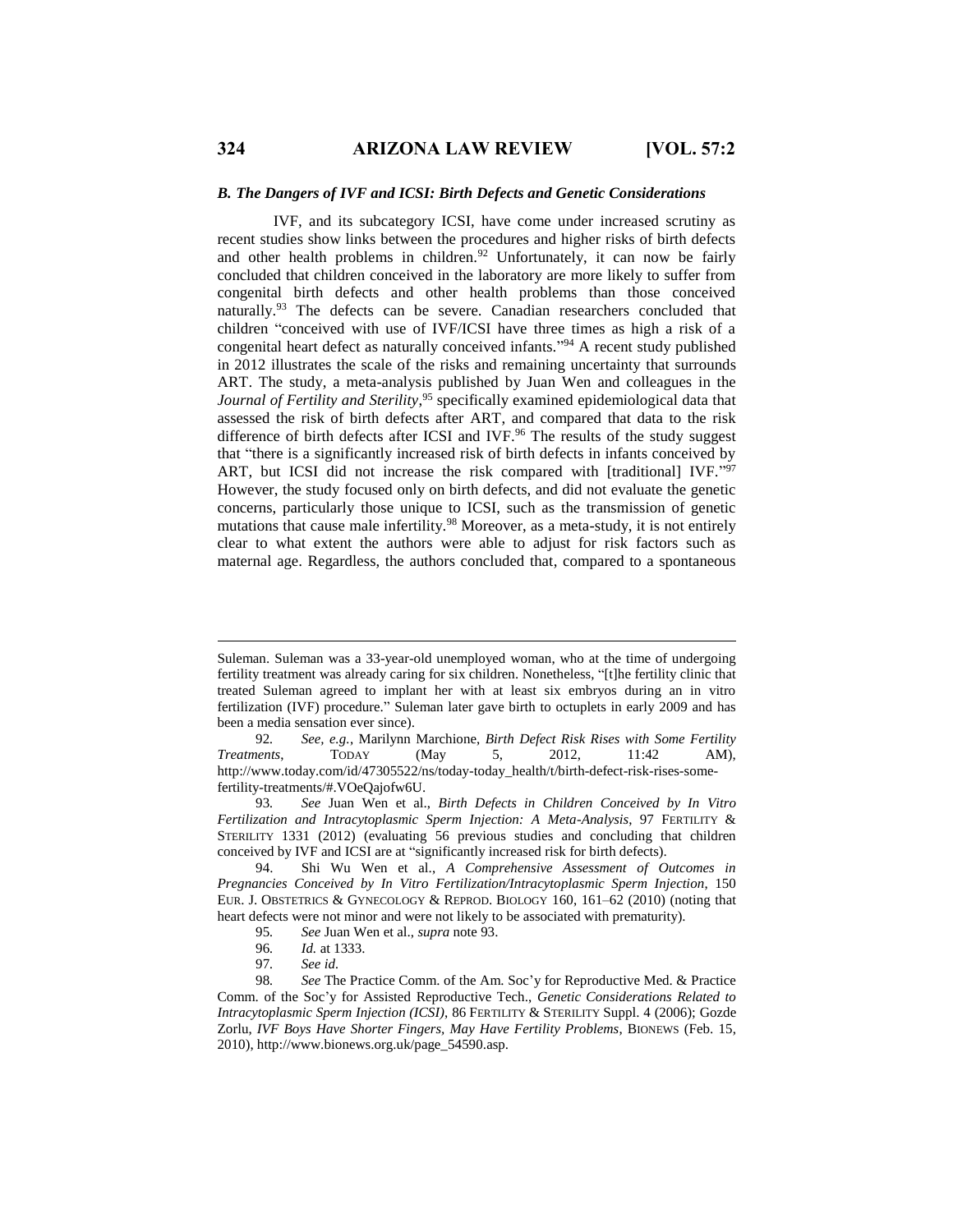$\overline{a}$ 

conception, IVF and ICSI significantly increased the risk of birth defects in children. 99

Studies increasingly show that the phenomenal explosion in ICSI may be primarily responsible for causing birth defects, though there remains some uncertainty as to what extent parental factors are to blame.<sup>100</sup> Since ICSI involves the direct injection of sperm into an egg—even though that sperm would have likely been too weak to fertilize the egg without medical intervention—some researchers understandably became concerned about the health risks of the procedure shortly after it was invented.<sup>101</sup> Despite these common-sense fears, there was no experimental phase of testing for the ICSI procedure before it was introduced for human use.<sup>102</sup> This was due, at least in part, to the immediate clinical success of the procedure in producing live births. <sup>103</sup> Additionally, some early studies generally did not show a significantly increased risk of birth defects with either IVF or ICSI.<sup>104</sup> Perhaps unsurprisingly, much of this early research was plagued by methodological problems including small sample sizes and inconsistent definitions for major birth defects.<sup>105</sup> As researchers Jennifer Kurinczuk and Carol Bower found, such deficiencies may have led to an underestimation of the relative prevalence of birth defects among infants conceived with assisted reproductive technology.<sup>106</sup>

A 2012 study by Michael Davies, published in the *New England Journal of Medicine*, found that only ICSI, and not traditional IVF, was associated with a

100. Practice Comm. of the Am. Soc'y for Reproductive Med. & Practice Comm. of the Soc'y for Assisted Reproductive Tech., *supra* note 98.

105*. Id.*

<sup>99.</sup> Juan Wen et al., *supra* note 93; *see also* Maryse Bonduelle et al., *A Multi-Centre Cohort Study of the Physical Health of Five-Year-Old Children Conceived After Intracytoplasmic Sperm Injection, In Vitro Fertilization and Natural Conception*, 20 HUM. REPROD. 413 (2004) (concluding that children conceived via ICSI, and to a lesser extent IVF, experienced more birth congenital malformations than naturally conceived children and were more likely to need healthcare resources); Michele Hansen et al., *The Risk of Major Birth Defects After Intracytoplasmic Sperm Injection and In Vitro Fertilization*, 346 NEW ENG. J. MED. 725 (2002) ("Infants conceived with use of intracytoplasmic sperm injection or in vitro fertilization have twice as high a risk for a major birth defect as naturally conceived infants.").

<sup>101</sup>*. See* Jim M. Cummins & Anne M. Jequier, *Concerns and Recommendations for Intracytoplasmic Sperm Injection (ICSI) Treatment*, 10: Suppl. 1 HUM. REPROD. 138 (1995); Christopher J. de Jonge & Jessica Pierce, *Intracytoplasmic Sperm Injection–What Kind of Reproduction is Being Assisted?*, 10 HUM. REPROD. 2518 (1995).

<sup>102</sup>*. See* Anne Drapkin Lyerly, *Marking The Fine Line: Ethics and the Regulation of Innovative Technologies in Human Reproduction*, 11 MINN. J. L. SCI. & TECH. 685, 688 (2010) (citing Ryuzo Yanagimachi, *Is an Animal Model Needed for Intracytoplasmic Sperm Injection (ICSI) and Other Assisted Reproduction Technologies?*, 10 HUM. REPROD. 2525, 2526 (1995); Egbert R. te Velde et al., *Commentary, Concerns About Assisted Reproduction*, 351 LANCET 1524, 1524 (1998)).

<sup>103.</sup> *Id.*

<sup>104</sup>*. See* Hansen et al., *supra* note 99.

<sup>106</sup>*. Id.* (citing Jennifer J. Kurinczuk & Carol Bower, *Birth Defects in Infants Conceived by Intracytoplasmic Sperm Injection: An Alternative Interpretation*, 315 BMJ 1260 (1997)).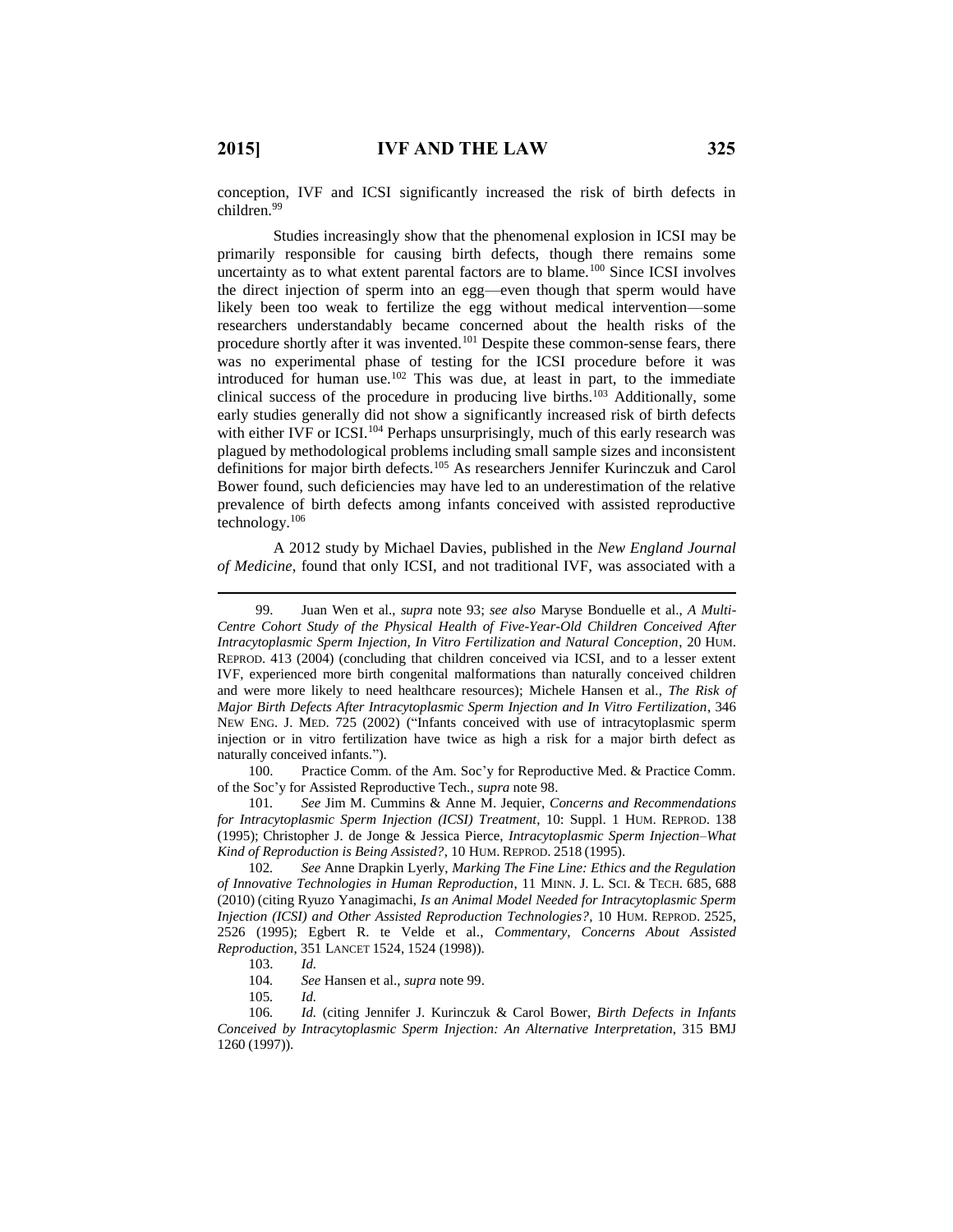statistically significant increase in birth defects.<sup>107</sup> The study analyzed data from birth registries and clinics in southern Australia and utilized advanced statistical techniques to isolate the procedural risks associated with different forms of ART.<sup>108</sup> In contrast to the meta-analysis offered by Juan Wen, the *New England Journal of Medicine* study concluded that "the increased risk of birth defects associated with [traditional] IVF was no longer significant after adjustment for parental factors."<sup>109</sup> So while the study suggested that both IVF and ICSI were associated with a higher risk of birth defects when compared to spontaneous conception, once the data was adjusted for maternal age and other parental risk factors, only the ICSI correlation remained.<sup>110</sup> The results suggest that increased risk of birth defects is plausibly linked to the ICSI procedure itself,<sup>111</sup> but that "differences in male infertility factors that lead to the use of ICSI may also underlie the association." <sup>112</sup> Nonetheless, the magnitude of the risk appears to be substantial. The results of the *New England Journal of Medicine* study show that, before adjusting for factors such as maternal age, IVF was associated with a 26% increase in birth defects compared with spontaneous conception, while ICSI was associated with a staggering 77% increase.<sup>113</sup> After adjustment, the increased risk for traditional IVF largely disappeared, but ICSI was still associated with a roughly 57% increase in birth defects<sup>114</sup>—these numbers suggest that ICSI may be associated with a far greater birth-defect risk than what was previously believed. For example, an earlier German study found that before adjustment, ICSI was associated with only a roughly 44% increase in birth defects as compared to spontaneously conceived children.<sup>115</sup>

The *New England Journal of Medicine* study also revealed additional insight into the world of ART and the women who undertake it. The authors note that women who used ART were more likely to be older, white, affluent, and

 $\overline{a}$ 

114. *Id.* ("The increased risk of birth defects associated with IVF was no longer significant after adjustment for parental factors.").

115*. See* Alexander Katalinic et al., *Pregnancy Course and Outcome After Intracytoplasmic Sperm Injection: A Controlled, Prospective Cohort Study*, 81 FERTILITY & STERILITY 1604 (2004) (finding a relative risk of 1.44 before adjustment for risk factors).

<sup>107</sup>*. See* Michael Davies et al., *Reproductive Technologies and the Risk of Birth Defects*, 366 NEW ENG. J. MED. 1803 (2012).

<sup>108</sup>*. See id.*

<sup>109</sup>*. Id.*

<sup>110</sup>*. Id.* at 1809 ("After multivariate adjustment, the association between IVF and the risk of any birth defect was no longer significant, whereas the increased risk of any birth defect associated with ICSI remained significant.").

<sup>111</sup>*. Id.* (citing Bonduelle et al., *supra* note 99; Jennifer J. Kurinczuk, *Safety Issues in Assisted Reproduction Technology: From Theory to Reality – Just What Are the Data Telling Us About ICSI Offspring Health and Future Fertility and Should We Be Concerned?*, 18 HUM. REPROD. 925 (2003)).

<sup>112.</sup> *Id.*

<sup>113</sup>*. Id.* at 1803 ("The corresponding odds ratios [before and after adjustment for risk factors such as maternal age] with in vitro fertilization (IVF) (165 birth defects, 7.2%) were 1.26 (95% CI, 1.07 to 1.48) and 1.07 (95% CI, 0.90 to 1.26), and the odds ratios with intracytoplasmic sperm injection (ICSI) (139 defects, 9.9%) were 1.77 (95% CI, 1.47 to 2.12) and 1.57 (95% CI, 1.30 to 1.90).").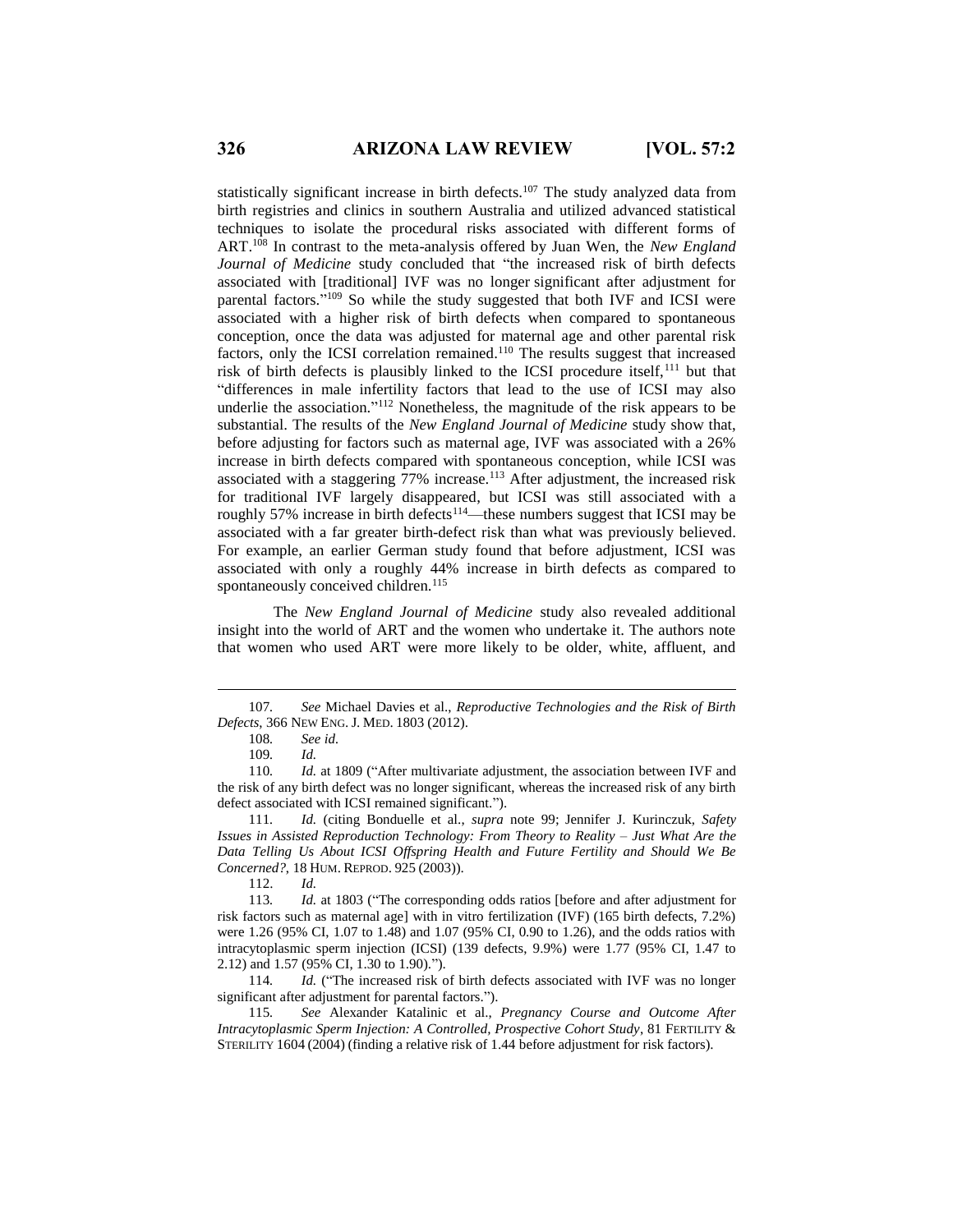nulliparous than women who conceive spontaneously.<sup>116</sup> Moreover, their children were more likely to be stillborn, delivered by Cesarean section, and have a lower mean birth weight than naturally conceived children.<sup>117</sup> These observations are consistent with previous studies, which also found that pregnancies achieved after ICSI resulted in "a higher number of preterm and low birth weight children." 118

On a slightly unrelated note, one of the most interesting aspects of the study involved a comparison of outcomes between frozen embryos and fresh embryos in traditional IVF and ICSI.<sup>119</sup> For both IVF and ICSI, the researchers surprisingly "found a significant increase in the risk of birth defects associated with fresh-embryo cycles but not with frozen-embryo cycles."<sup>120</sup> Although the study admittedly utilized a small sample size, the results suggest that using frozen embryos may be *safer* than using fresh ones in both IVF and ICSI.<sup>121</sup> The authors explored several possible explanations, including "a reduced likelihood that developmentally compromised embryos will survive the thawing process and the temporal separation of the developing embryo from exposure to hormonal stimulation drugs."<sup>122</sup>

More importantly, the risk of ICSI is distinguished from that of traditional IVF by unique genetic considerations associated with the removal of natural selection from the fertilization process. Some of these genetic risks, especially those relating to passing down infertility, may not manifest themselves until later in life—and thus escape analysis in most studies of IVF outcomes.<sup>123</sup> A recent study of boys conceived through ICSI suggests that they may have shorter fingers than their peers, a metric that is commonly associated with fertility problems.<sup>124</sup> These revelations are particularly concerning given the rapid increase in the number of couples undergoing  $IVF$ ,  $^{125}$  and the proliferation of ICSI as the most popular method of IVF.<sup>126</sup> Recently, ICSI inventor Andre Van Steirteghem quite shockingly came out and publicly urged against ICSI's widespread use, citing concerns that defective sperm may allow genetic disorders to be passed on to the

<sup>116</sup>*. See* Davies et al., *supra* note 107, at 1805.

<sup>117</sup>*. Id.*

<sup>118.</sup> Katalinic et al., *supra* note 115.

<sup>119</sup>*. See id.*

<sup>120</sup>*. See* Davies et al., *supra* note 107, at 1810.

<sup>121.</sup> *Id.* (noting, however, that the risk of birth defects with fresh cycles of IVF was "significantly lower" than the risk with fresh cycles of ICSI).

<sup>122</sup>*. Id.* at 1811.

<sup>123</sup>*. See* David Derbyshire, *Infertility Time Bomb: IVF Children Have Higher Risk of Infertility, Obesity, and Diabetes*, DAILY MAIL (Feb. 22, 2010), http://www.dailymail.co.uk/health/article-1252901/Infertility-time-bomb-IVF-childrenhigher-risk-infertility-obesity-diabetes.html (noting that the increased number of multiples resulting from IVF pregnancies puts them at risk for problems later in life); Zorlu, *supra*  note 98 (noting that the boys in the study were still too young to test for infertility directly).

<sup>124</sup>*. Id.*

<sup>125</sup>*. See* 2011 ART REPORT, *supra* note 33 (indicating that there were over 150,000 ART cycles performed in the United States during 2011).

<sup>126</sup>*. See id.* (ICSI made up 67% of all IVF procedures performed in the United States in 2011).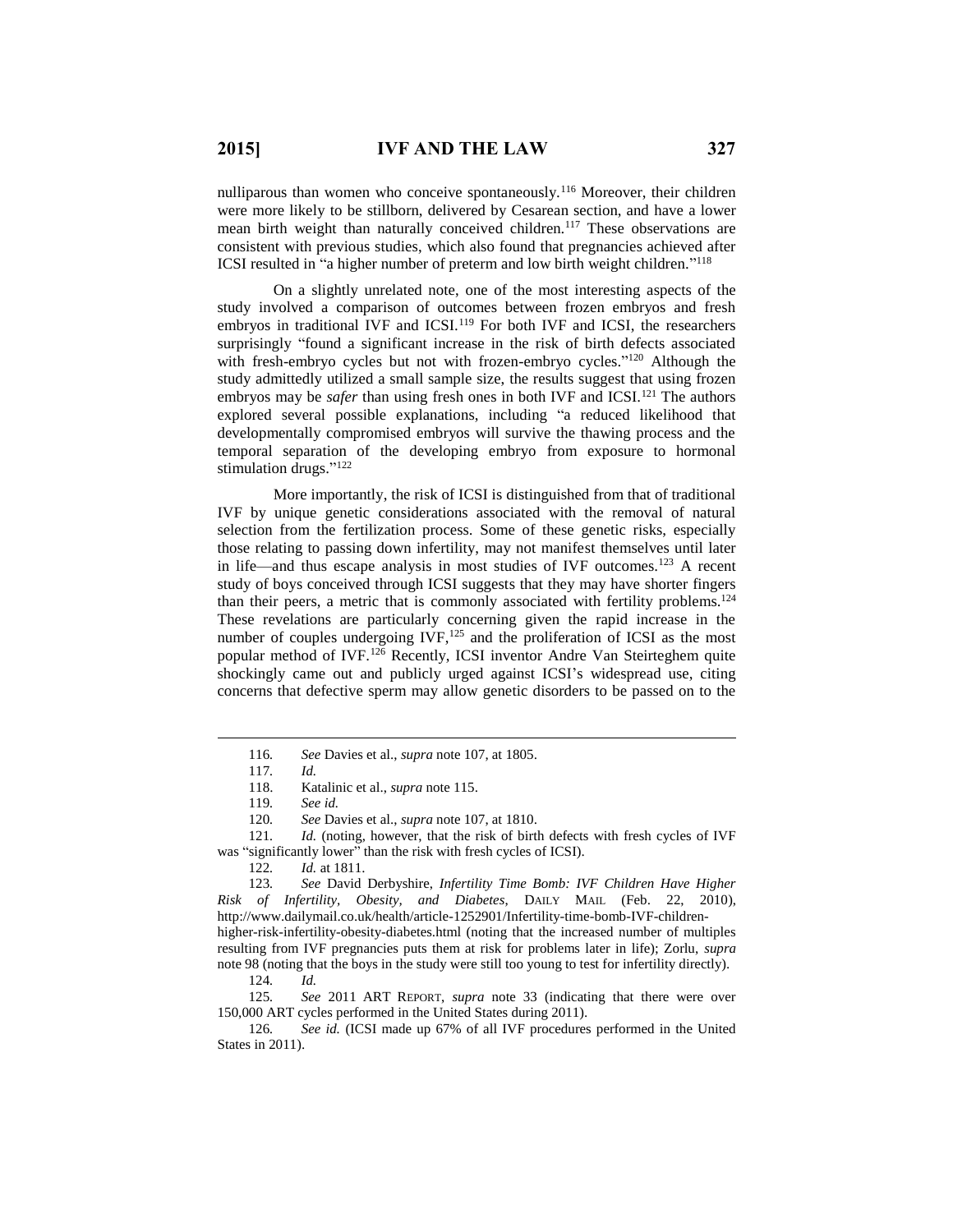next generation.<sup>127</sup> Specifically, Professor Van Steirteghem warned that problems like diabetes, heart disease, and obesity could be passed on to future generations through defective sperm.<sup>128</sup> In his view, the ICSI procedure should be reserved for only those situations where more traditional methods of IVF have failed.<sup>129</sup>

However, responsible voices opposed to the proliferation of ICSI are at odds with powerful market forces behind its growth into the new mainstay procedure of a multibillion-dollar industry. Early studies suggested that ICSI was capable of higher fertilization rates than traditional IVF and that was all that mattered.<sup>130</sup> While there may be some truth in those results,<sup>131</sup> the modern consensus is that ICSI does not improve outcomes in cases of unexplained infertility or advanced maternal age, and that its routine use should be confined to treating male factor infertility.<sup>132</sup>

In the United States, the government tracks fertilization and live-birth rates for each individual ART clinic.<sup>133</sup> These statistics are public and permit direct comparison and competition between clinics, allowing patients to shop around for the clinic with the highest "success" rates. Given that IVF is only available to those in the United States who can pay for it privately,<sup>134</sup> clinics necessarily compete for a limited pool of patients. In this environment, posting a higher success rate than one's competitors can have a significant impact on a clinic's bottom line.<sup>135</sup> In light of these perverse incentives, perhaps most troubling is that

128*. Id.* (referring to comments made by Professor Andre Van Steirteghem at the 2010 conference for ASSS).

129*. Id.*

 $\overline{a}$ 

130*. See, e.g.*, Gloria Calderón et al., *Intracytoplasmic Sperm Injection Versus Conventional In-Vitro Fertilization: First Results*, 10 HUM. REPROD. 2835 (1995); Dianna Payne et al., *Successful Treatment of Severe Male Factor Infertility in 100 Consecutive Cycles Using Intracytoplasmic Sperm Injection*, 9 HUM. REPROD. 2051 (1994).

131. Practice Comms. of the Am. Soc'y for Reprod. Med. & Soc'y for Assisted Reprod. Tech., *Intracytoplasmic Sperm Injection (ICSI) for Non-Male Factor Infertility: A Committee Opinion*, 98 FERTILITY & STERILITY 1395, 1397 (2012) (conceding that "ICSI can increase fertilization rates when lower than expected or failed fertilization has previously occurred with conventional insemination").

132*. See id.* (summarizing the conclusions of the Committee).

133*. See* 2011 ART REPORT, *supra* note 33 (presenting success rates by age group for each of 450 fertility clinics tracked in the United States).

134*. See* PARKER, *supra* note 19, at 50.

135. Patients seeking fertility treatments that often cost in excess of \$10,000 per attempt have strong incentives, both financial and emotional, to choose a clinic with a rate of successful births per cycle of treatment. Because the CDC makes these success rates public, they serve as a de facto ranking system for fertility clinics. *See* 2011 ART REPORT, *supra* note 33. Much as colleges and professional schools are ranked by *U.S. News & World Report*, so are clinics ranked by their success rates. Every clinic fights to post better

<sup>127.</sup> Maren Urner, *IVF Technique Is Overused, Says Its Inventor*, BIONEWS (Mar. 1, 2010), http://www.bionews.org.uk/page\_55180.asp (speaking at this year's conference for the Advancing Science Serving Society (ASSS), Professor van Steirteghem highlighted "the possibility that the direct injection of sperm into the egg, a technique known as ICSI . . . might enable fertilization with genetically defective sperm, raising the prospect that problems like diabetes, heart disease and obesity could be passed on to future generations.").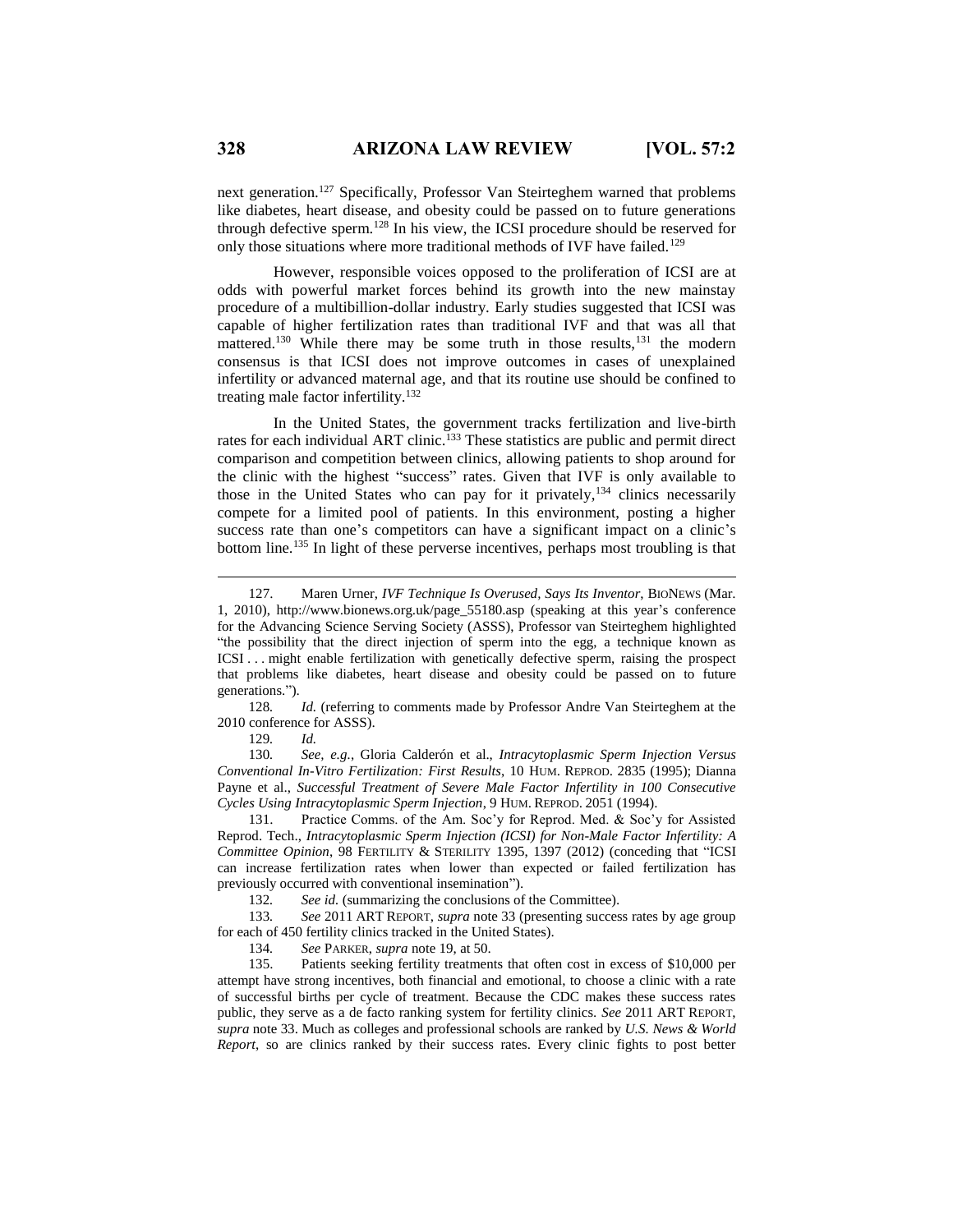$\overline{a}$ 

ICSI's rapid rise could reflect overuse of the procedure and inadequate disclosure of the procedure's risks to patients. But once the initial studies reported higher live-birth rates associated with ICSI, those other concerns were quickly swept under the rug by the fertility industry.

### **III. CURRENT LEGAL AND REGULATORY OVERSIGHT OF ASSISTED REPRODUCTIVE TECHNOLOGY**

#### *A. Regulations Barely Exist and Voluntary Guidelines Do Not Work*

Modern assisted reproduction is a multibillion dollar industry<sup>136</sup> that affects hundreds of thousands of people every year in the United States. However, despite its size and rapid growth, the fertility industry is subject only to very limited state and federal regulation.<sup>137</sup> While some industry groups have promulgated responsible guidelines for the use of assisted reproductive technologies, the absence of viable enforcement mechanisms leaves many clinics subject only to self-regulation or, in some cases, the enforcement of more general laws by the courts.<sup>138</sup> Moreover, a comparison of the American Society for Reproductive Medicine's United States guidelines to those issued by the organization's counterpart in the United Kingdom suggests that the United States guidelines are somewhat less stringent. ART's meteoric rise strongly suggests that it will play an increasingly important role in reproduction for future generations. Nonetheless, law has lagged far behind this groundbreaking technology in the United States. Today, for example, the IVF industry mostly operates as a free market and there is little that restricts or controls choices made by physicians, patients, or donors.<sup>139</sup>

ART exists largely outside the current reach of federal regulatory powers. Professor Anne Drapkin Lyerly concludes that this may partly be the result of the dissociation of innovation in reproductive medicine from experimentation.<sup>140</sup> Generally, federally funded medical researchers are subject to significant regulation and oversight by the Department of Health and Human Services ("DHHS").<sup>141</sup> However, the U.S. government's reluctance to fund research on embryos and reproductive medicine has seriously eroded any oversight or regulatory ability that DHHS could have had over ART.<sup>142</sup> In 1994, President

- 139*. See* KINDREGAN & MCBRIEN, *supra* note 38, at 96.
- 140*. See* Lyerly, *supra* note 102, at 698.
- 141*. See, e.g.*, 45 C.F.R. § 46.101 (2014).
- 142*. See* Lyerly, *supra* note 102, at 698.

numbers than its competitors, which may lead to shady reporting practices and a singular focus on inflating success rates. Without sufficient regulatory oversight, the profit motive takes over.

<sup>136.</sup> *See About* Eggsploitation, EGGSPLOITATION, www.eggsploitation.com/ about.htm (last visited Feb. 22, 2015).

<sup>137</sup>*. See* CAHN, *supra* note 37, at 44 (discussing the limited state and federal oversight of participants in the fertility industry); Lyerly, *supra* note 102, at 698 (stating that "research and clinical treatment of infertility has been virtually unregulated").

<sup>138.</sup> *See, e.g.*, Jesse Reynolds, *Preventing the Next Fertility Clinic Scandal*, BIOETHICS FORUM (Mar. 13, 2009, 9:43 AM), www.thehastingscenter.org/ Bioethicsforum/Post.aspx?id=3240.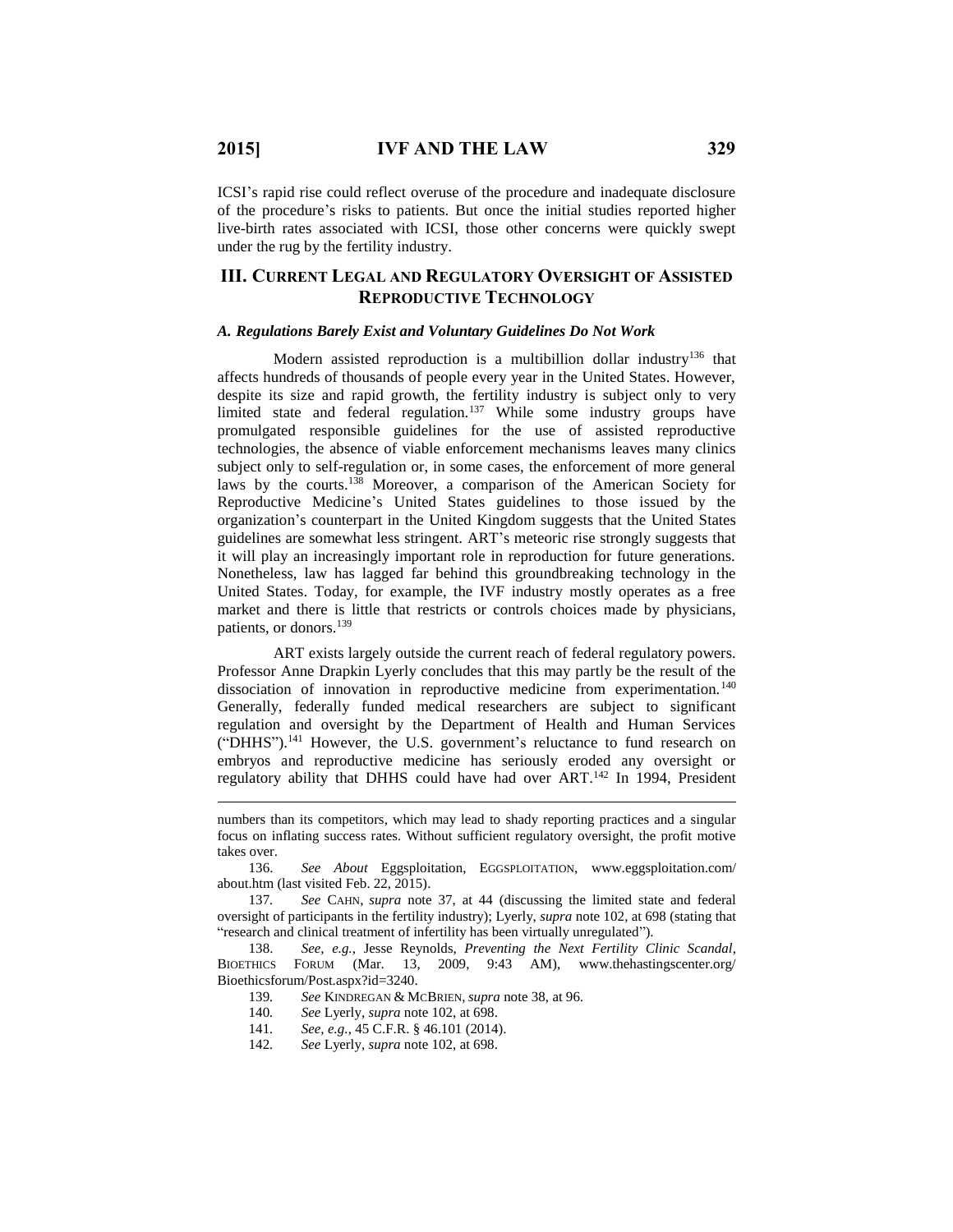Clinton declared that federal funding should not be made available for research involving the creation or destruction of embryos.<sup>143</sup> Shortly thereafter in 1996, Congress began attaching a rider to DHHS appropriations bills that effectuated the presidential declaration.<sup>144</sup> Thus, Lyerly argues that the absence of federal funding in the field of assisted reproduction helps explain ICSI's "curious" evolution:

> Because scientifically rigorous development and refinement of ICSI would have involved the creation, destruction, and discarding of embryos, research involving this technique would not have been eligible for federal funding. As such, the technology advanced rapidly with neither federal funding, nor the scientific scrutiny or human subjects' protections that accompany it.<sup>145</sup>

As the comment suggests, Congress's fear of political controversy created a vacuum of federal oversight, and in turn played a major role in ICSI's quick transition from experimental procedure to mainstay of the IVF industry.

Other federal agencies only possess limited regulatory oversight of the assisted reproduction industry. The Food and Drug Administration ("FDA") has largely steered clear of directly regulating assisted reproduction, and has only recently engaged in limited regulation surrounding cloning<sup>146</sup> and the classification of medical devices used in the assisted reproduction.<sup>147</sup> By contrast, the CDC has been at least somewhat involved in regulating ART and the fertility industry. The CDC has statutory authority to regulate pursuant to the Fertility Clinic Success Rate and Certification Act.<sup>148</sup> However, CDC regulation concerns only the certification of laboratories and the reporting of pregnancy success rates achieved by fertility clinics utilizing ART.<sup>149</sup> While the Fertility Clinic Success Rate and Certification Act provides some basic (but voluntary) reporting of clinics' advertising claims, thus far the federal government has not attempted to effectuate mandatory regulation of the fertility industry's use of ART in the United States.<sup>150</sup>

State regulation of ART is similarly undeveloped, providing little substance to fill the void left by the absence of federal legislation. Most states have

<sup>143</sup>*. Id.* at 700.

<sup>144.</sup> *Id.* The rider states that "no funds [can] be appropriated for any project involving '1) the creation of a human embryo or embryos for research purposes; or 2) research in which a human embryo or embryos are destroyed, discarded or knowingly subjected to risk of injury or death greater than that allowed for research on fetuses in utero under 45 C.F.R. 46.208(a)(2) and section 498(b) of the Public Health Service Act (42 USC 289g(b)).'" *Id.* (citing 1 NAT'L BIOETHICS ADVISORY COMM'N, ETHICAL ISSUES IN HUMAN STEM CELL RESEARCH 35 (1999)).

<sup>145</sup>*. Id.* at 701.

<sup>146</sup>*. See* KINDREGAN & MCBRIEN, *supra* note 38 at 220; *see also* Richard A. Merrill, *Human Tissues and Reproductive Cloning: New Technologies Challenge FDA*, 3 HOUS. J. HEALTH L. & POL'Y 1 (2002).

<sup>147</sup>*. See* FDA Obstetrical and Gynecological Devices, 21 C.F.R. § 884.1 (2014).

<sup>148.</sup> 42 U.S.C. § 263a (2012).

<sup>149</sup>*. See id.* (laying out the requirements for certification as a "laboratory"); 42 U.S.C. § 263a-1 (2012) (providing the standards for reporting pregnancy success rates to the CDC).

<sup>150</sup>*. See* KINDREGAN & MCBRIEN, *supra* note 38, at 97, 221.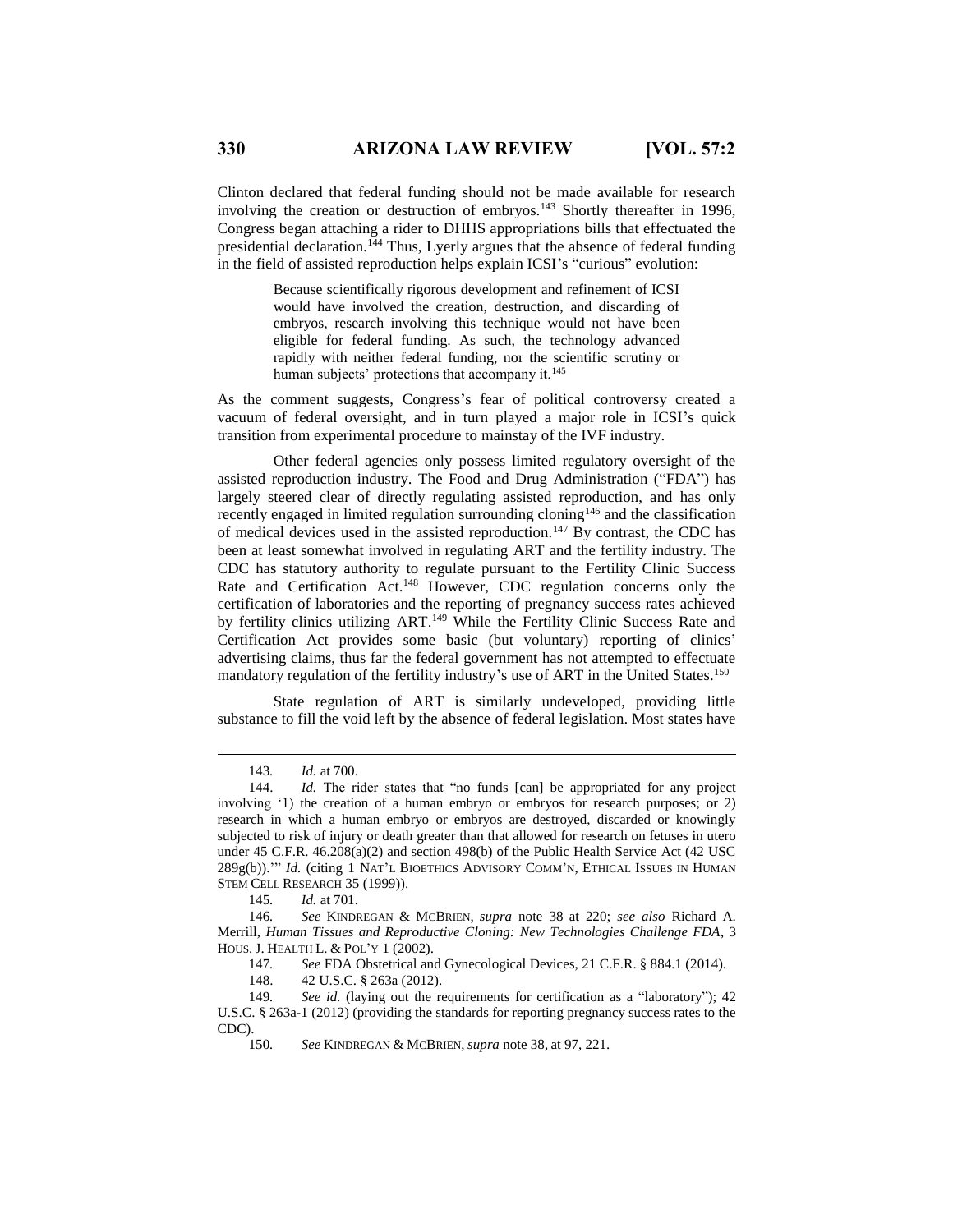not attempted to regulate the fertility industry's use of ART or its advertisement.<sup>151</sup> However, a few states have taken a more aggressive approach, enacting statutes that govern issues such as insurance coverage and disclosure requirements.<sup>152</sup> Virginia, for example, requires fertility clinics to disclose a variety of success metrics to patients before performing fertility treatments.<sup>153</sup> However, noticeably absent from the statute is any specific, mandatory disclosure of the health risks associated with fertility drugs, IVF, or ICSI.

Presumably, the general tort-law doctrine of informed consent would operate to require disclosures regarding risks, but it is far from obvious whether proper disclosures and truly informed consent occurs under the current relaxed regulatory regime. In 1996, a joint council of the American Medical Association ("AMA") issued a report that identified several serious ethical violations within the practice of assisted reproduction.<sup>154</sup> The report characterized these violations as "subtle deception," and noted "deceptive advertising and insufficient informed consent are probably the most common manifestations of this type of ethical violation." <sup>155</sup> The report recommended stricter adherence to ethical guidelines and increased self-regulation, but stopped short of calling for a legislative solution to the unethical practices plaguing the industry. <sup>156</sup> Nonetheless, despite the absence of legislation, some patients have been able to maintain causes of action against clinics that employ deceptive marketing under more general consumer-protection  $laws.<sup>157</sup>$ 

In sum, legislation addressing the concerns raised by ART has not been forthcoming, and today the United States is unquestionably a "guideline" country. The majority of existing assisted-reproduction regulation takes the form of professional guidelines published by the American Society for Reproductive Medicine ("ASRM").<sup>158</sup> While the ASRM guidelines cover a variety of important issues relating to both sound clinical and ethical practice, they have nonetheless

<sup>151</sup>*. Id.* at 217.

<sup>152</sup>*. Id.* at 98 (discussing a varied patchwork of state regulation regarding insurance, written parenthood agreements, and counseling requirements).

<sup>153.</sup> VA. CODE ANN. § 54.1-2971.1 (2014) (requiring disclosure of live birth success rates, pregnancies per completed cycle, total number of live births, and testing protocols for gamete providers).

<sup>154.</sup> AM. MED. ASS'N COUNCIL ON ETHICAL & JUDICIAL AFFAIRS & COUNCIL ON SCI. AFFAIRS, ISSUES OF ETHICAL CONDUCT IN ASSISTED REPRODUCTIVE TECHNOLOGY 2 (1996), *available at* http://www.ama-assn.org/ama1/pub/upload/mm/369/70b.pdf.

<sup>155</sup>*. Id.*

<sup>156.</sup> *See id.*

<sup>157</sup>*. See* Karlin v. IVF America Inc., 712 N.E.2d 662 (N.Y. 1999). The advertising also plays on infertile parents' fear of "not doing everything they can" to have a baby of their dreams. For example, Seattle Reproductive Medicine regularly runs radio ads featuring a woman who is "partly" worried about bills and expenses, but "all" of whom desperately desires a baby. The spot concludes with an ominous-sounding male voice implicitly warning infertile individuals that despite their other valid concerns, they will live to regret a decision not to pursue assisted reproductive technology.

<sup>158.</sup> *See Practice Committee Documents*, AM. SOC'Y FOR REPROD. MED., www.asrm.org/Guidelines/ (last visited Dec. 18, 2013).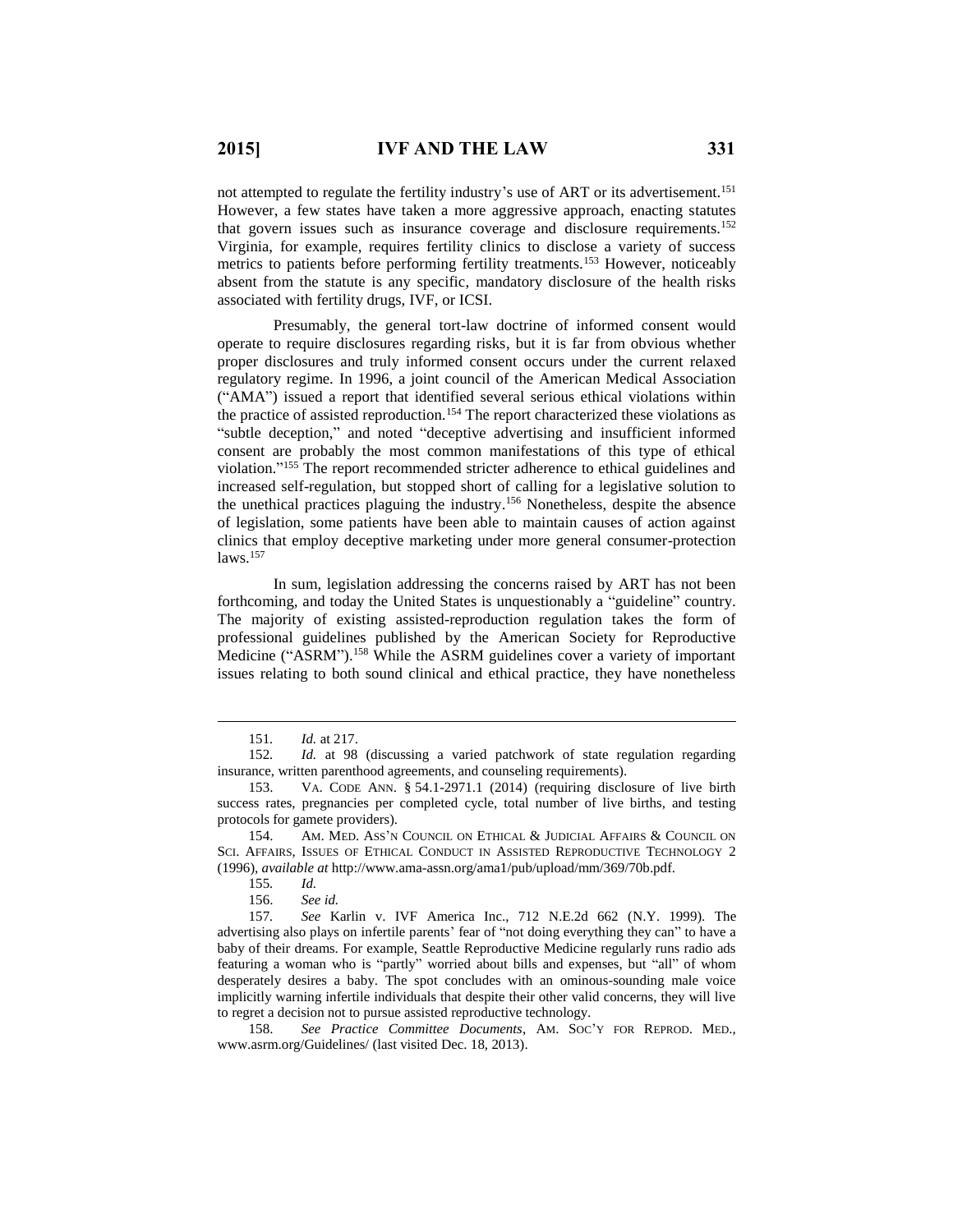faced criticism from commentators.<sup>159</sup> Perhaps the most poignant criticism is that the guidelines have no teeth because the ASRM do not provide any approved protocols that must be followed—in fact, adherence to the guidelines is voluntary, subject to the discretion of the individual physician.<sup>160</sup> As such, the usefulness of ASRM guidelines to mitigate the negative effects of the profit motive is suspect at best.

The only real avenue of enforcement for ASRM guidelines is through a process of clinical certification. The United States Society for Assisted Reproduction ("SART"), a subsidiary of ASRM, operates a certificate program for clinics that adhere to ASRM minimum guidelines, maintain high ethical standards, and report annual data to SART.<sup>161</sup> However, there is no requirement that a clinic be SART certified to operate in the United States.<sup>162</sup> As a result, while SART can revoke its certification from a rogue clinic,<sup>163</sup> such a clinic may continue to operate and many customers would never notice the difference. Roughly 10% of all fertility clinics in the United States are not SART certified.<sup>164</sup> Thus, consider that, while the ASRM recommends that no more than two embryos be implanted in a woman younger than age 35,<sup>165</sup> there is no explicit mechanism to compel adherence to this guideline, and as a result it may be easily violated. This is hardly the robust "written commitment to ethical principles" that the 1996 AMA joint committee envisioned to be the optimal self-regulatory solution to ethical lapses in the practice of assisted reproduction.<sup>166</sup> Moreover, it highlights that the guidelines are an ineffective regulatory mechanism to protect patients. Finally, as one commentator points out, even if the guidelines were enforceable, they are directed toward the fertility profession, and unlike other regulated industries, they do not enjoy any input from the public or disciplines outside of law and medicine.<sup>167</sup>

161*. See* Howard W. Jones, Jr. et al., *International Federation of Fertility Societies Surveillance 2010* at 1 (2010), available at https://www.infertilitynetwork.or g/files/IFFS\_Surveillance\_2010.pdf.

 $\overline{a}$ 

164. *See id.*

165. Practice Comm. for the Am. Soc'y of Reproductive Med. & Practice Comm. for the Soc'y of Assisted Reprod. Tech., *Criteria for the Number of Embryos to Transfer: A Committee Opinion*, 99 FERTILITY & STERILITY 44 (2013).

166. AM. MED. ASS'N COUNCIL ON ETHICAL & JUDICIAL AFFAIRS & COUNCIL ON SCI. AFFAIRS, *supra* note 154.

167*. See* Lyerly, *supra* note 102, at 702.

<sup>159</sup>*. See* Lyerly, *supra* note 102, at 702.

<sup>160</sup>*. See Practice Committee Documents*, *supra* note 158 ("These guidelines have been developed to assist physicians with clinical decisions regarding the care of their patients. They are not intended to be a protocol to be applied in all situations, and cannot substitute for the individual judgment of the treating physicians based on their knowledge of their patients and specific circumstances. The recommendations in these guidelines may not be the most appropriate approach for all patients.").

<sup>162</sup>*. Id.*

<sup>163.</sup> *See Oversight of Assisted Reproductive Technology*, AM. SOC'Y OF REPROD. MED. (2010), *available at* http://www.asrm.org/uploadedFiles/Content/About\_Us/Media \_and\_Public\_Affairs/OversiteOfART%20(2).pdf.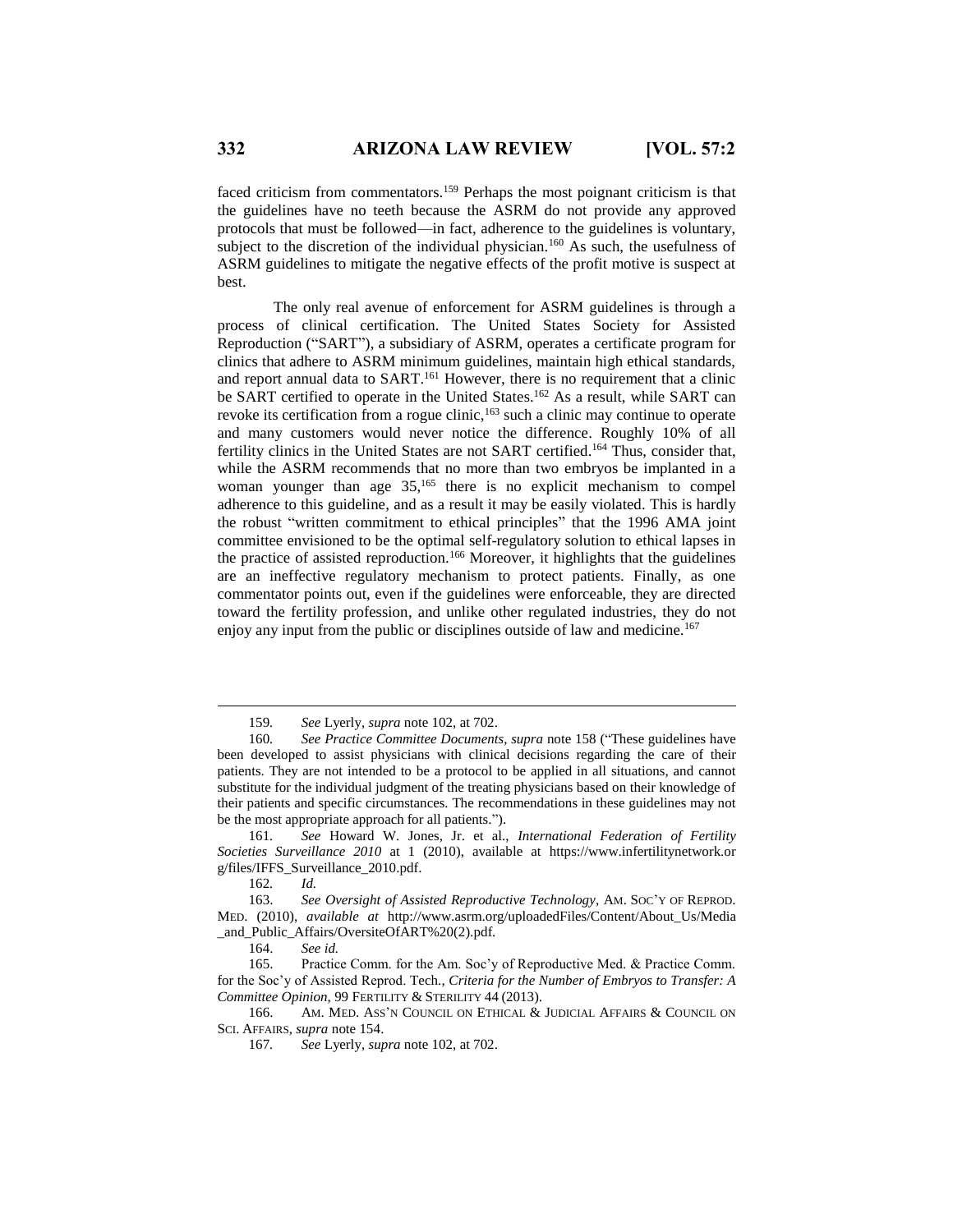#### *B. Foreign Approaches*

Many other countries have taken a much more aggressive approach in regulating ART. A 2010 survey conducted by the International Federation of Fertility Societies examined ART regulation in 107 countries and found that 42% employed legislative regulation of ART.<sup>168</sup> Previously, this proportion was larger, but the change was likely a result of the first-time inclusion of many developing countries in the 2010 survey. <sup>169</sup> Over 40 countries, including most of Europe, have enacted specific legislation that regulates the use of  $ART$ .<sup>170</sup> Twenty-six countries, including the United States, have only voluntary guidelines in place. <sup>171</sup> Two-thirds of the countries with enacted legislation have some version of a licensing requirement, and many are quite stringent.<sup>172</sup> For example, in Australia, the penalty for operating a non-accredited facility is up to ten years in prison, a far cry from the voluntary certification requirements imposed by SART in the United States.<sup>173</sup>

The United Kingdom has perhaps the most well-developed system of ART regulation and should be used as a model for what is necessary in America. The Human Fertilisation and Embryological Authority ("HFEA") has several key responsibilities, including issuing licenses to IVF clinics and other establishments carrying out embryo research. It also regulates the storage of gametes and embryos, and implements the directives of the European Union relating to ART.<sup>174</sup> The HFEA requires that before a license will be issued, all clinics must demonstrate that they can comply with the "Code of Practice." <sup>175</sup> The Code is frequently updated and covers "all details of the clinical and embryological practice associated with assisted reproductive technology."<sup>176</sup> While at first glance this might seem similar to the U.S. guidelines system, it differs greatly because licensure is mandatory in the United Kingdom and clinics cannot operate "outside" the Code.<sup>177</sup> In addition to the independent HFEA, the National Institute for Health and Clinical Excellence ("NICE"), part of the National Health Service, publishes guidelines for providers to complement the regulations promulgated by the HFEA.<sup>178</sup>

<sup>168</sup>*. See* Jones et al., *supra* note 161, at 512.

<sup>169.</sup> *Id.* (discussing the inclusion in the survey of developing countries, many of which had little or no regulation on the use of ART).

<sup>170.</sup> *See id.*

<sup>171.</sup> *See id.*

<sup>172.</sup> *See id.*

See id.

<sup>174</sup>*. See Who We Are and What We Do, Our Role as Regulator*, HUMAN FERTILISATION & EMBRYOLOGY AUTHORITY (HFEA), http://www.hfea.gov.uk/135.html (last updated Dec. 5, 2013).

<sup>175</sup>*. See* Jones et al., *supra* note 161, at 510.

<sup>176.</sup> *See id.*

<sup>177.</sup> *See id.*

<sup>178</sup>*. See* NAT'L INST. FOR HEALTH & CLINICAL EXCELLENCE, FERTILITY: ASSESSMENT AND TREATMENT FOR PEOPLE WITH FERTILITY PROBLEMS, NICE CLINICAL GUIDELINE 156 (Feb. 2013), *available at* http://guidance.nice.org.uk/cg156 (hereinafter NICE).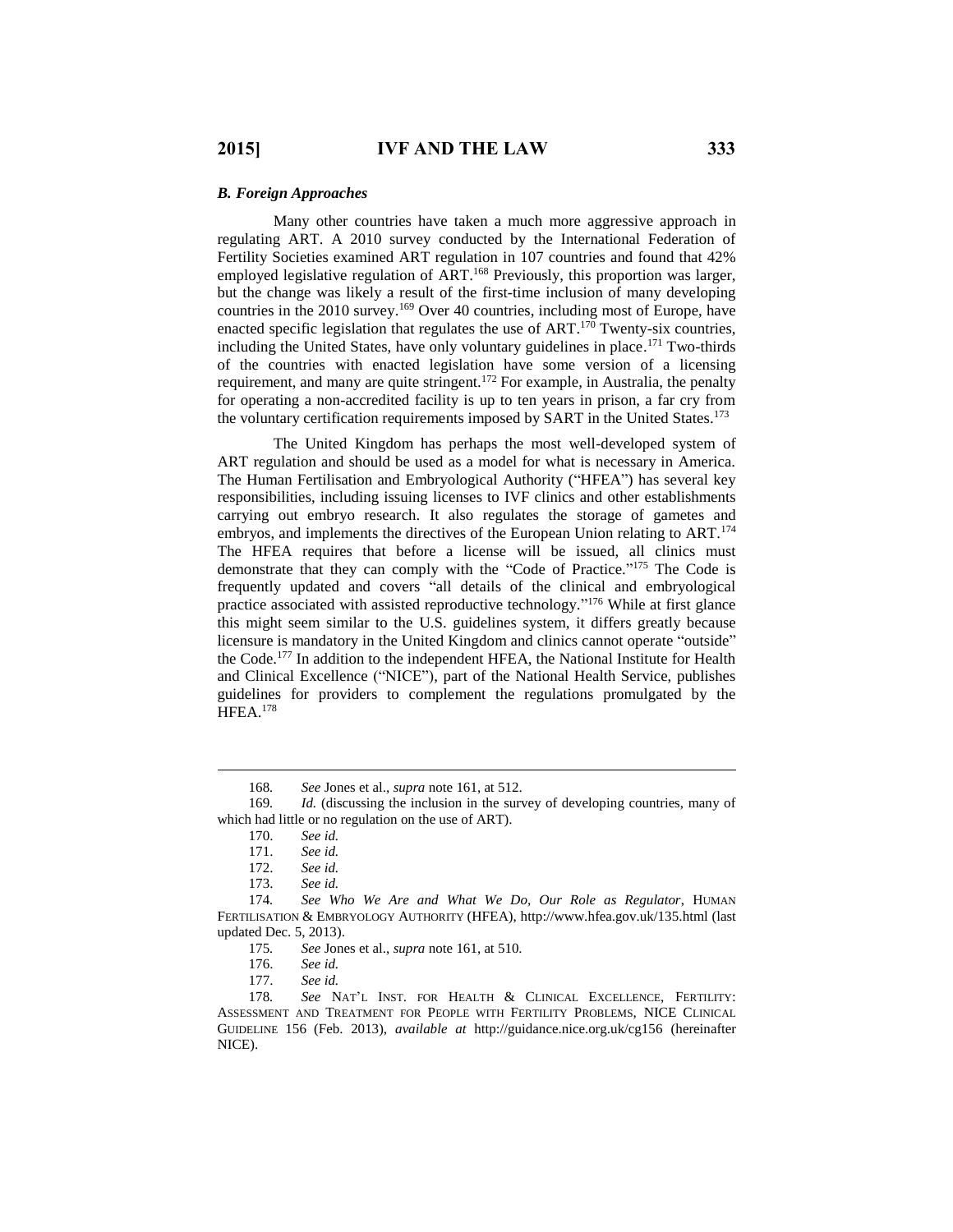Comparison of the U.S.'s ASRM guidelines and the U.K.'s NICE guidelines reveals that the ASRM guidelines allow for the transfer of greater numbers of embryos to women undergoing IVF than their NICE counterparts. For a woman's first cycle, the ASRM recommends the transfer of one to two highquality cleavage-stage embryos for women under 35, two for women 35–37, three for women 38–40, and five for women 41 and older.<sup>179</sup> If the patient has already gone through one unsuccessful cycle, the ASRM then recommends two embryos for women under 35, three for women 35–37, four for women 38–40, and five for women over 41.<sup>180</sup> This is in stark contrast to NICE's far more conservative approach. NICE recommends that in the first cycle of treatment, clinics transfer only one embryo for women under 37.<sup>181</sup> Even after an unsuccessful cycle (or two), the NICE guidelines strongly suggest transferring only a single high-quality embryo, and never more than two.<sup>182</sup> For older women, the NICE guidelines suggest that no more than two embryos be transferred.<sup>183</sup> This conservative approach to IVF is an explicit attempt by the British government to decrease the incidence of costly multiple births.<sup>184</sup> As multiple births are significantly more costly than singletons,<sup>185</sup> this is an issue of obvious importance in a socialized healthcare system. It is also especially relevant given that Europeans use ART services at twice the rate of Americans.<sup>186</sup> Some European countries, for instance Germany, set explicit legal maximums on the number of embryos that may be transferred in an IVF procedure and consider breach of the law a felony violation.<sup>187</sup>

Given the differences in legal and regulatory environment, it is not surprising that researchers have compared ART outcomes between Europe and the United States. In particular, a recent study published in the *Journal of Human Reproduction* explored why IVF patients in the United States have significantly higher rates of clinical pregnancy and delivery than European patients.<sup>188</sup> The study confirms that clinics in the United States transfer a greater number of

 $\overline{a}$ 

186*. See* Norbert Gleicher et al., *A Formal Comparison of the Practice of Assisted Reproductive Technologies Between Europe and the USA*, 21 HUM. REPROD. 1945 (2006).

187*. Id.* at 1946 (citing Embryonenschutzgesetz [ESchG] [Act on the Protection of Embryos], Dec. 13, 1990, BGBL at 2746 (Ger.)).

<sup>179.</sup> Practice Comm. for the Am. Soc'y of Reproductive Med. & Practice Comm. for the Soc'y of Assisted Reprod. Tech*.*, *supra* note 165, at 44–45.

<sup>180</sup>*. Id.* at 45.

<sup>181</sup>*. See* NICE, *supra* note 178, at 10.

<sup>182.</sup> *See id.*

<sup>183.</sup> *Id.* at 10–11.

<sup>184</sup>*. See* Bazian, *New NICE Guidelines for NHS Fertility Treatment*, NAT'L HEALTH SERV. (Feb. 20, 2013), http://www.nhs.uk/news/2013/02February/Pages/New-NICE-guidelines-for-NHS-fertility-treatment.aspx ("The NICE guidelines also include new recommendations on the number of fresh or frozen embryos that should be transferred to a woman's womb, these are designed to reduce the risk of multiple births following IVF.").

<sup>185</sup>*. See supra* Part II.

<sup>188.</sup> Gleicher et al., *supra* note 186, at 1947 (finding that clinical pregnancy rates in the United States were 32.8% per cycle start and only 24.3% per cycle start in Europe).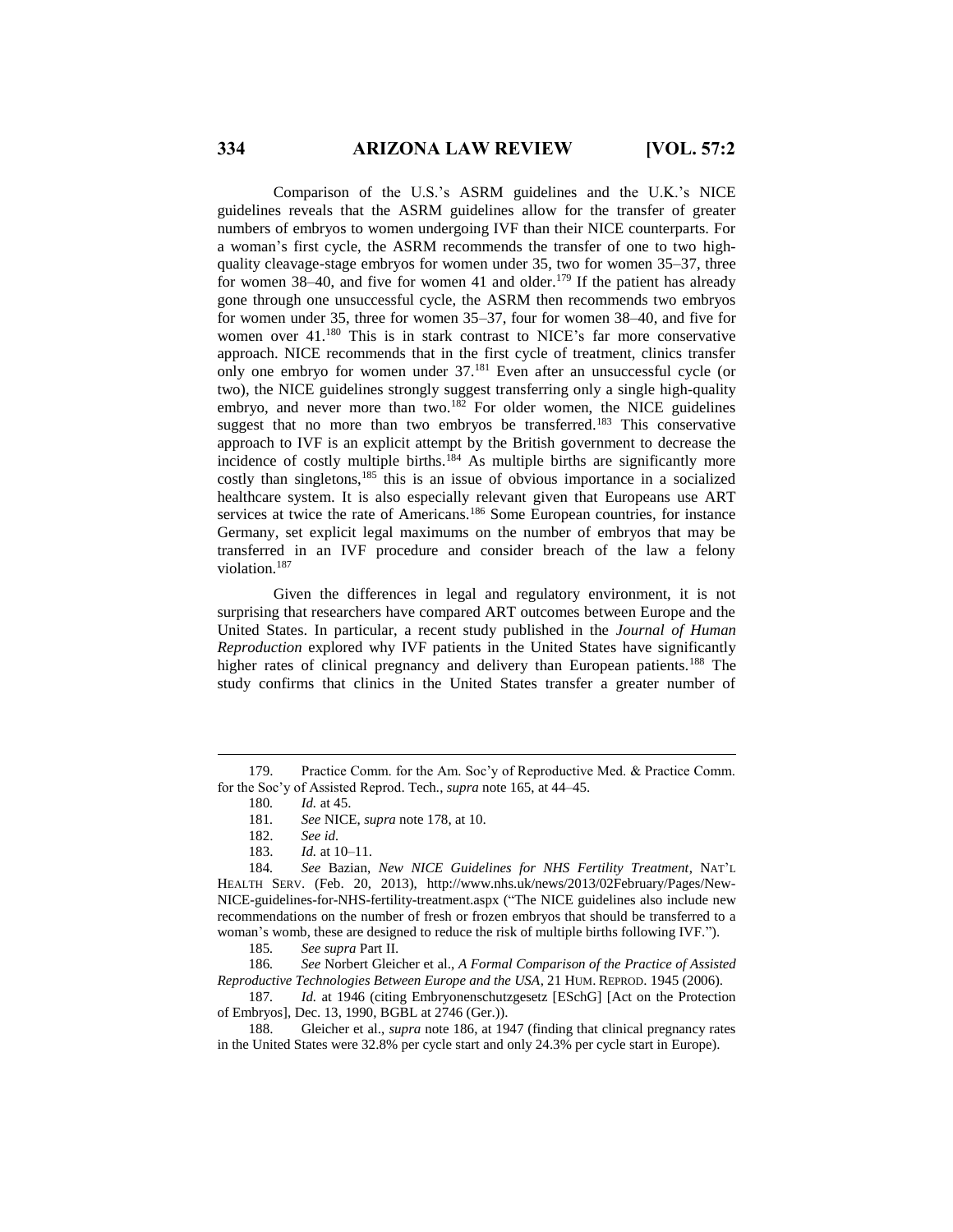embryos per ART cycle than their European counterparts.<sup>189</sup> Specifically, Europeans were far more likely to receive a single or double embryo transfer than patients in the United States; and Americans, by contrast, were nearly twice as likely as Europeans to receive three or four embryos.<sup>190</sup> Unsurprisingly, the study's data also shows that multiple pregnancies were also far more common in the United States.<sup>191</sup> However, the study's authors note that the increased number of embryos transferred does not alone explain the differences in clinical pregnancy rates between the two continents.<sup>192</sup> Nonetheless, the authors conclude there are substantial differences in the practice of ART between the continents, and "[t]hese differences appear primarily driven by greatly diverging regulatory environments on both sides of the Atlantic and, at least based on pregnancy rates, do not appear to benefit the European population."<sup>193</sup> However, some commentators have been critical of this conclusion, specifically noting that Europe's reduced rate of multiple pregnancies evidences the substantial benefits of increased regulation of ART.<sup>194</sup>

While the United States may never elect to regulate reproductive technology to the same extent as witnessed in Europe, the current regulatory void and lack of meaningful oversight has contributed to a "wild west" mentality at some American IVF clinics.<sup>195</sup> In this environment, the profit motive reigns supreme, breeding conflicts of interest between clinics and patients, institutionalizing practices of subtle deception, and contributing to the health crisis of multiple births. A well-functioning free market for ART services depends upon consumers having access to the best possible information in order both to make informed treatment decisions and to avoid negative outcomes. To the contrary, the current regulatory system in the United States has failed to ensure the integrity of the informed consent process, and has failed to adequately address the growing burden of multiple births. The existing patchwork of voluntary guidelines, state

<sup>189</sup>*. Id.* at 1949 ("The study confirms that the US transfers more embryos than Europe (Table IV). Indeed, only 33.5% of U.S., and 63.7% of European, cycles received one or two embryos. In contrast, almost twice the number of patients had three or four embryos transferred (66.4%) in the US than in Europe (36.3%).").

<sup>190.</sup> *See id.*

<sup>191</sup>*. Id.* ("[M]ultiple pregnancies were significantly more frequent in the US (38.6%) than in Europe (25.5%).").

<sup>192</sup>*. Id.*

<sup>193</sup>*. Id.*

<sup>194</sup>*. See* Karl Nygren et al., Letter to the Editor, *On the Benefit of Assisted Reproduction Techniques*, *A Comparison of the USA and Europe*, 21 HUM. REPROD. 2194 (2006).

<sup>195.</sup> A recently filed federal case in the Western District of Texas, *Maher v. Vaughn, Silverberg & Assocs.*, quoted a previous SSRN version of this Article for the "wild west" proposition. In *Maher*, Plaintiff expressly required an Austin IVF clinic to use sperm from a donor that she specified, but the clinic used sperm from a different donor. Rather than acknowledge their error, the clinic initially claimed that Plaintiff consented to use of other sperm in order to increase her chance of pregnancy, a charge she vehemently denies. *See* Plaintiff's First Amended Complaint, *Maher v. Vaughn, Silverberg & Assocs.*, No. 1:13-CV-0543-SS, (W.D. Tex. Mar. 6, 2015), 2015 WL 1010512.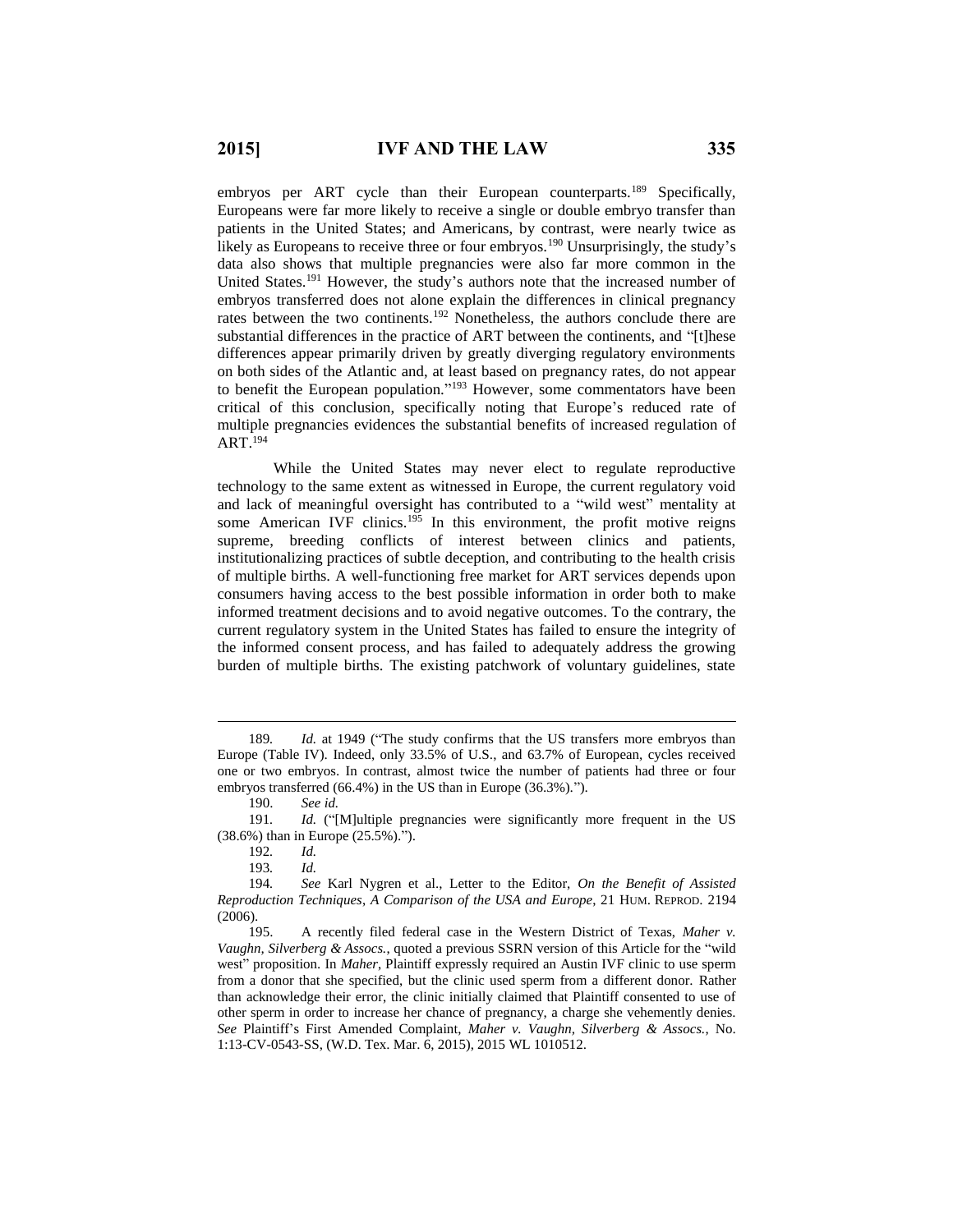law, and limited federal oversight is not sufficient to ensure the fertility market remains free, fair, and safe for the twenty-first century.

#### **IV. RECOMMENDATIONS FOR LAW AND POLICY REFORM**

It is clear that the meteoric rise of ART has vastly outpaced the development of a cohesive legal framework governing its practice. The increasing use of IVF, ICSI, and other ART procedures raises important and often emotional issues that deserve considered legal and policy solutions. ART is here to stay, and it seems likely that the technology will play an increasingly important role in human reproduction in the future. As this groundbreaking technology continues to advance, the law must keep pace. The current relaxed self-regulation and patchwork state law is ineffective at mitigating the conflicts of interest created by profit motive in the ART industry. Conceiving a child is an emotional rollercoaster for infertile couples; as they look for hope in an otherwise bleak situation, they may be especially vulnerable to the "subtle deception" methods that sparked the AMA's concern back in 1996.<sup>196</sup> But what can law accomplish, and, perhaps more importantly, what should new regulation of ART look like?

There are several distinct areas of ART that might benefit from increased oversight and regulation, but because the existing regulation in both has been insufficient to mitigate conflicts of interest in the profit-driven fertility industry, two issues deserve special attention: the complications raised by multiple births and the specific choice of ART method.

#### *A. Dealing with Complications Raised by Multiples*

First, we must address the oft-written-about problem of multifetal pregnancies as a result of ART. This topic has received much attention over the years from commentators, and is an area where many European countries have pursued expanded regulation.<sup>197</sup> Some commentators have called for increased regulation of ovulation-inducing fertility drugs and have even gone so far as to suggest their complete prohibition.<sup>198</sup> Another outside-the-box idea might be the implementation of a tradable "permit system" for multiple pregnancies. This permit system could be something akin to the cap-and-trade system used for pollutants, but would cap the number of multifetal pregnancies, and would allow clinics to purchase permits allowing them to provide treatments likely to result in multiple pregnancies.<sup>199</sup> This idea, Richard Hawkins suggests, would force

<sup>196</sup>*. See* AM. MED. ASS'N COUNCIL ON ETHICAL & JUDICIAL AFFAIRS & COUNCIL ON SCI. AFFAIRS, *supra* note 154.

<sup>197</sup>*. See supra* Part III.B (discussing the more stringent regulatory environment in Europe and the continent's propensity to employ measures to combat the increasing incidence of multiple pregnancies).

<sup>198</sup>*. See* Lars Noah, *Assisted Reproductive Technology and the Pitfalls of Unregulated Biomedical Innovation*, 55 FLA. L. REV. 603, 665 (2003) ("[A]n effort to further restrict or entirely prohibit the continued marketing of fertility drugs may offer a simpler and more effective (though no less controversial) approach to the problem of multifetal pregnancies.").

<sup>199</sup>*. See* Richard J. Hawkins, *Assisted Reproductive Technology and the Externality of Multiple Births*, 2009 MICH. ST. L. REV. 719, 743–46 (2009) (describing the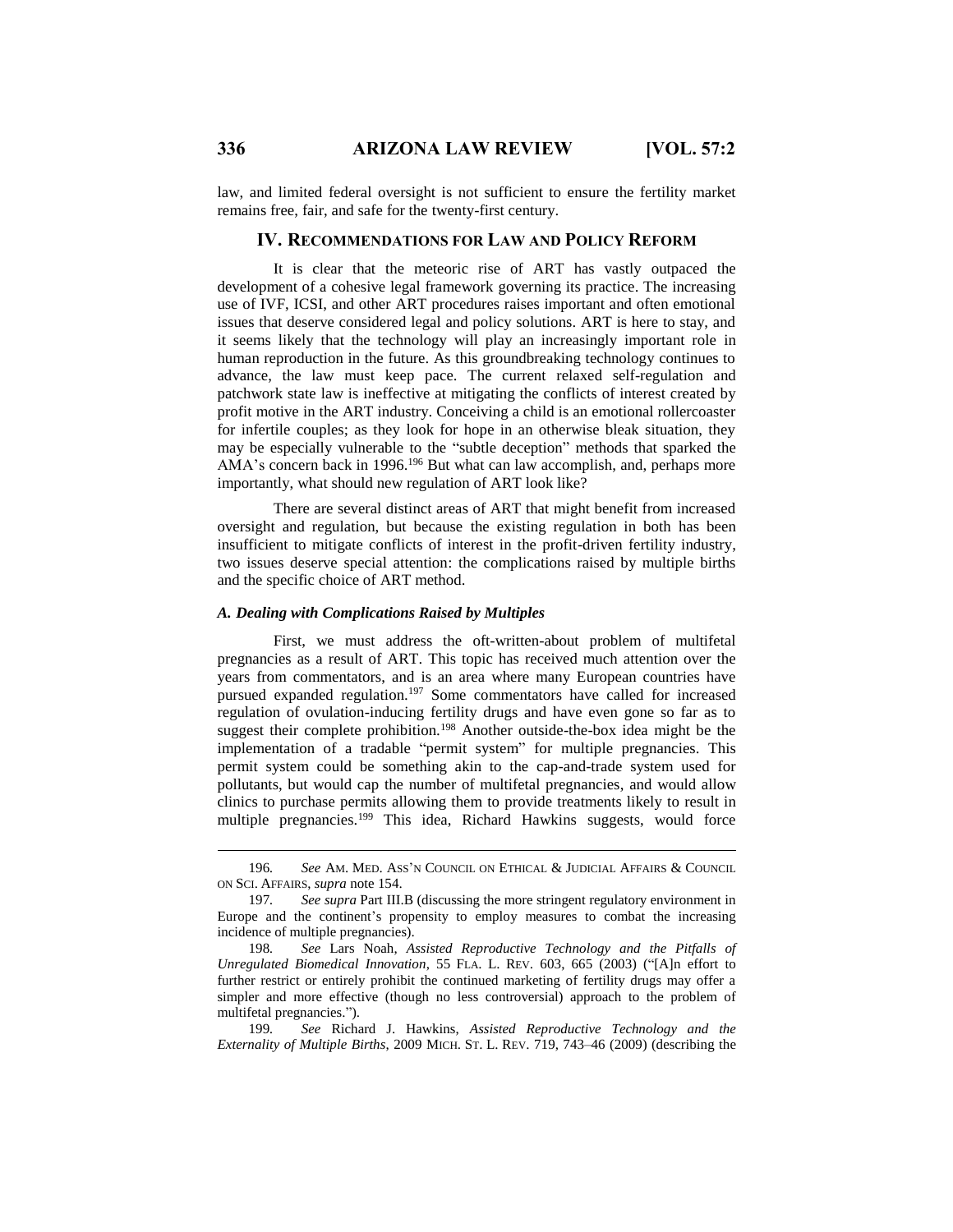interested parties to internalize the costs of their reproductive choices and, as a consequence, reduce the incidence of multiple births and their externalities to the healthcare system.<sup>200</sup> Still others have suggested a federal law codifying embryotransfer limits in the provision of infertility care.<sup>201</sup> Such a law would likely resemble the mandatory embryo-transfer limits present in some foreign countries.<sup>202</sup> However, the true goal of any new regulation in this area must be to mitigate or displace the incentive structure that pushes for-profit clinics to produce pregnancies without considering the risks and costs of a multiple pregnancy.

#### *B. Influencing the Choice of ART Method*

The second major area deserving regulatory attention is the choice of reproductive technology to be utilized by a patient. This issue is of special importance given the meteoric rise of ICSI and the abundance of research that suggests the procedure may carry greater risks to future children than more traditional methods of IVF.<sup>203</sup> However, the issues deserving of attention here are even broader. Professor Lyerly has suggested a need for a significant revaluation of how research is performed in the ART field. Lyerly notes that the challenges of regulating ART *innovation* are separate and distinct from those of regulating the *practice* of ART.<sup>204</sup> She proposes that the requirements for informed consent be both clarified and standardized, including explicit disclosure and separate requirements for participating in research versus standard clinical procedures.<sup>205</sup> A clear and standardized system for obtaining informed consent would significantly benefit clinical practice, and would go a long way to ameliorate the practices of subtle deception that undoubtedly still plague the profit-driven fertility industry. Any law that will standardize what must be disclosed to ART patients should also mandate full disclosure of: (1) the for-profit nature of the fertility clinic; and (2) the potential conflict of interest between the clinic (in its desire to post high pregnancy and birth rates) and the patient who desires a healthy singleton baby.

#### *C. A Measured Regulatory Response*

Finally, it should be noted that not all commentators agree that increased regulation of ART is desirable. In fact, Professor Kerry Lynn Macintosh has expressed significant reservations about restricting access to ART, warning that advocates of increased public oversight "have failed to recognize the eugenic

200*. Id.* at 753.

 $\overline{a}$ 

201*. See* Judith Daar, *Federalizing Embryo Transfers: Taming the Wild West of Reproductive Medicine?*, 23 COLUM. J. GENDER & L. 257, 257 (2012).

202. *See* Jones, *supra* note 161.

203*. See supra* Part II*.*

204*. See* Lyerly, *supra* note 102, at 708 ("The challenges of regulating *innovation* in ARTs are distinct from those of regulating the *practice* of ART and need their own solutions.").

205*. Id.* at 709 ("[R]equirements for informed consent should be both clarified and standardized. They should include guidance about the distinct differential requirements for consent to participating in research versus consent to participating in clinical practice that necessarily includes inadequately tested though standard procedures.").

structure and enforcement of the author's proposed tradable permit system for multiple births).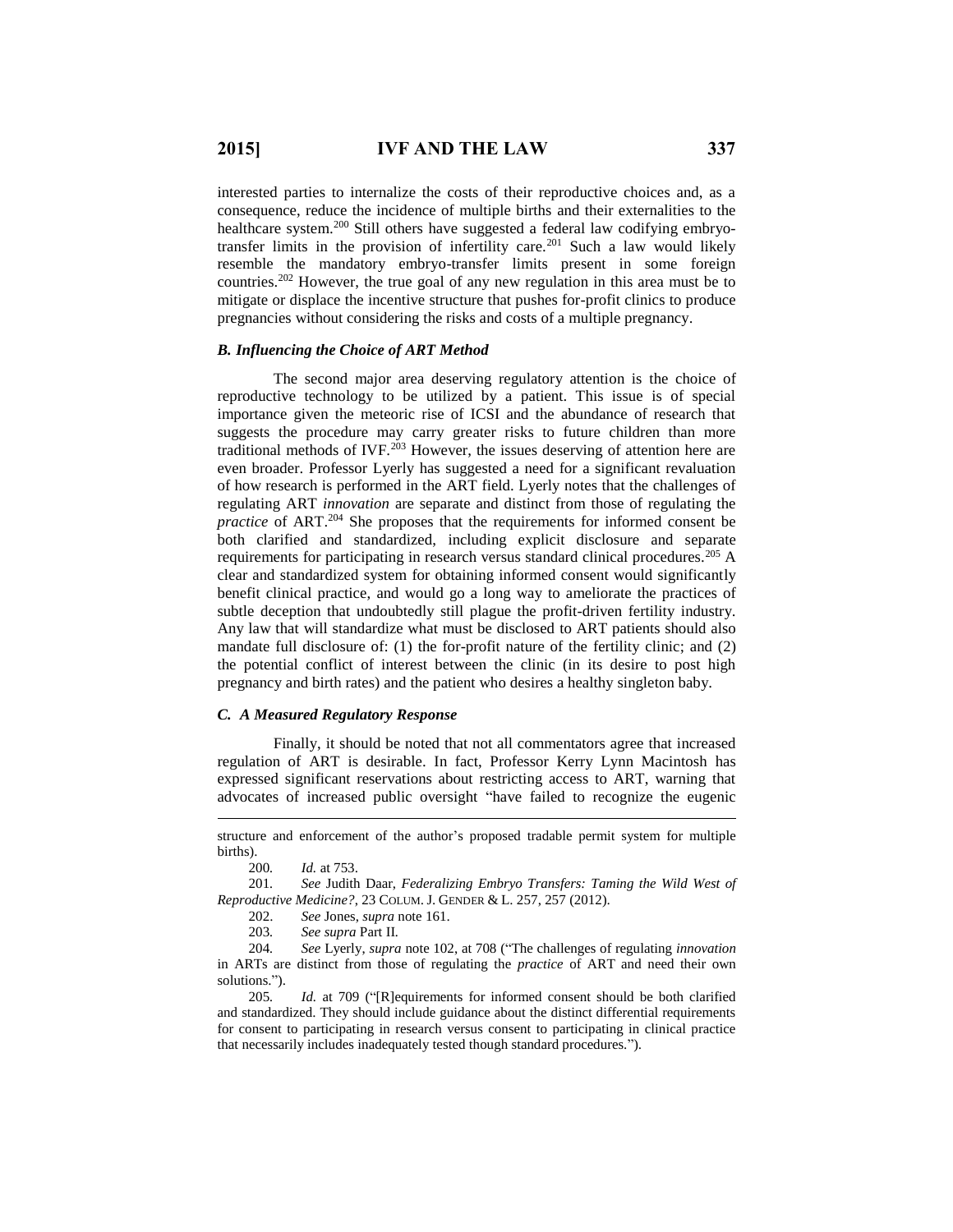implications of acting to 'protect' children from their own existence."206 She worries that regulation of "conventional" technologies like IVF and ICSI could have serious eugenic implications, relegating an entire class of people to perpetual childlessness.<sup>207</sup>

#### *D. Mandated Disclosure and the Regulation of ICSI*

ICSI has transformed assisted reproduction by allowing infertile men the chance to reproduce. However, with great technological advances comes risk of misuse, and accordingly ICSI's success at producing live births comes with downsides. That said, as ICSI becomes the mainstay of fertility clinics across the nation, it is imperative that clinics adequately counsel patients on the risks of the procedure, lest patients misconceive ICSI's popularity for its safety.

Specifically, truly informed consent requires full and clear disclosure of recent research on ICSI's risks compared to alternative treatment methods. While this life-giving advance has helped countless parents over the last 20 years, the increasing evidence of its dangers<sup>208</sup> should counsel prudence for both patients and doctors. Today, researchers agree that the full disclosure of ICSI's risks—both for birth defects and for less obvious long-term genetic problems—should be fully disclosed to potential patients.<sup>209</sup>

However, ICSI's rapid takeover of the assisted reproduction market raises the possibility that consumers may not currently be operating with full information, and raises the likelihood of inadequate informed consent. While the CDC's most recent data from 2011 shows that 67% of IVF cycles involved ICSI in United States,<sup>210</sup> that number may be much higher in certain states or at individual clinics. For example, two-thirds of fertility clinics in Arizona utilize ICSI more than 90% of the time.<sup>211</sup> While it is not impossible that ICSI's extensive use simply reflects consumer preferences, it seems more plausible that many consumers are

207*. Id.* ("That public eugenics should reemerge in the twenty-first century, speaking solemnly about the welfare of children, should give us all serious pause. Whatever the dangers of ART may be, they are nothing compared to the power of the state to relegate a class of disabled persons to childlessness based on the prejudgment that the lives of their offspring are not worth living. Such discrimination betrays our core values and must not be tolerated.").

208. *See supra* Part II.B.

209*. See, e.g.*, Katalinic et al., *supra* note 115, at 1613 (discussing the need to counsel couples that there is an increased risk of complications in pregnancy course, pregnancy outcome, and a risk of major malformation); The Practice Comm. of the Am. Soc'y for Reproductive Med. & The Practice Comm. of the Soc'y for Assisted Reproductive Tech., *supra* note 98, at 183 ("Only those fully apprised of the risk for transmitting a genetic defect and its potential effect on their offspring should be offered ICSI."); Davies et al., *supra* note 107, at 1812 ("[O]ur findings can help provide guidance in counseling patients who are considering treatment for infertility.").

210*. See* 2011 ART REPORT, *supra* note 33, at 24.

211*. See*, *e.g.*, *id.* at 32–41 (showing that six out of Arizona's nine fertility clinics utilize ICSI in more than 90% of all IVF cycles).

<sup>206</sup>*. See* Kerry Lynn Macintosh, *Brave New Eugenics: Regulating Reproductive Technologies in the Name of Better Babies*, 2010 U. ILL. J.L. TECH. & POL'Y 257, 310 (2010).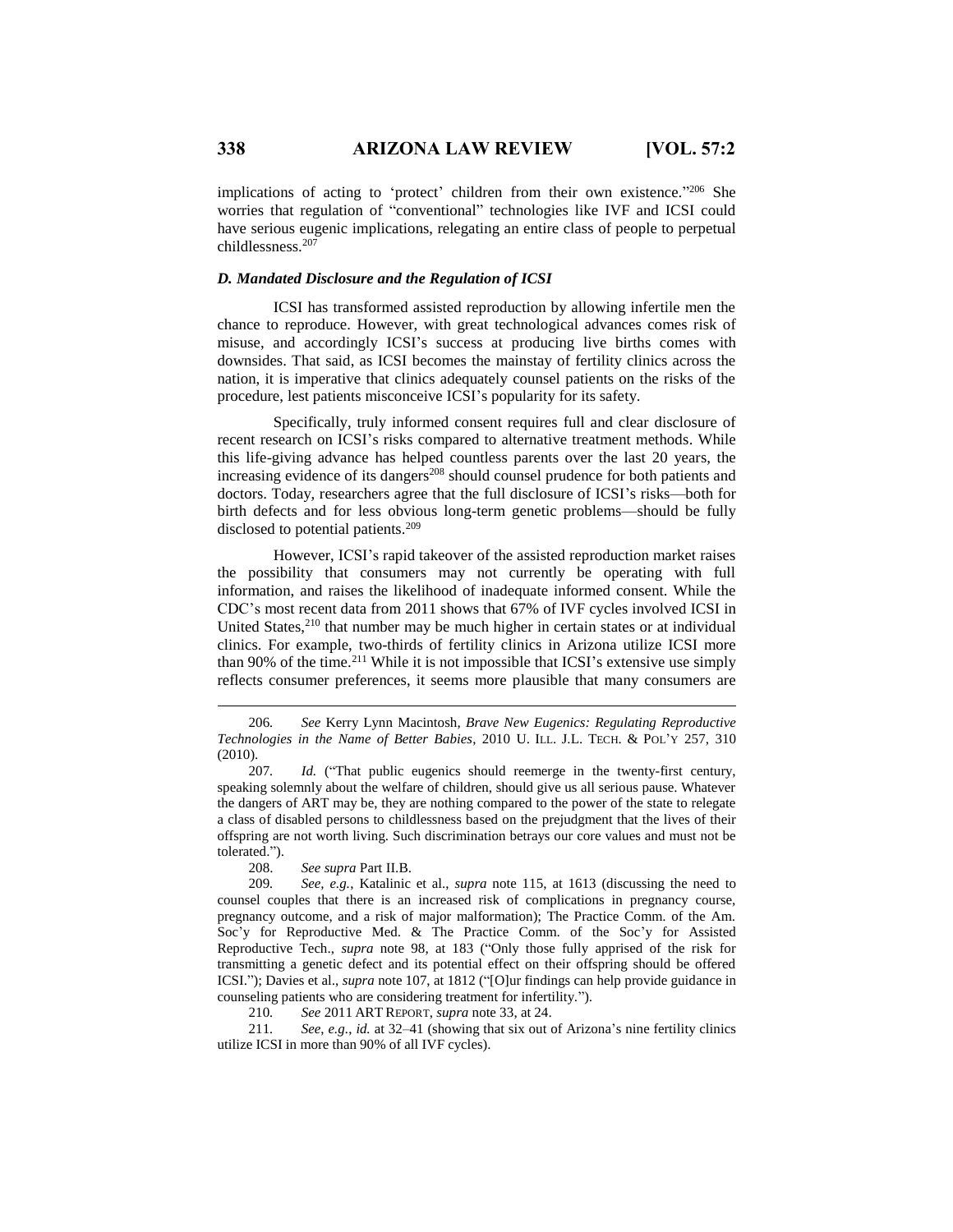simply unaware of the most recent research illustrating the unique risks associated with ICSI.

In light of the risks associated with ICSI, experts in the field—including ICSI's inventor—argue that the process should be reserved for use only when absolutely necessary.<sup>212</sup> In their view, ICSI should not be the first choice utilized to help infertile couples become parents. Thankfully, ICSI's overuse has not gone entirely unnoticed and has recently attracted the scrutiny of U.K. regulators.<sup>213</sup> According to the *Independent*, Lisa Jardine, chairperson of the U.K.'s HFEA, believes that some IVF clinics are using ICSI simply because it is "easier and has a lower chance of fertilization failure than standard IVF, rather than because it is in the best interests of patients." <sup>214</sup> In Britain, data collected by the HFEA shows that 30% of ICSI cycles are not related to male infertility—even though male factor infertility was the driving force behind its invention. In addition, Allan Pacey, chairperson of the British Fertility Society, has confronted the procedure's overuse as well. Pacey suggests that, in light of ICSI's risks, it should be used only "when it's needed, and not as some kind of guarantee against fertilization failure, which is how some clinics approach it."<sup>215</sup> In a similar vein, a group of researchers recently concluded that, not only are more stringent criteria desirable to combat ICSI's overuse, but that reserving the procedure for proven applications may not negatively affect pregnancy outcomes.<sup>216</sup> Regardless, infertility patients deserve full disclosure of the risks for the procedures they elect to undertake.

Jennifer Jurinczuk captured this sentiment succinctly in a 2003 piece for the *Journal of Human Reproduction*:

> Pregnancy is something of a lottery for all couples. However, compared with couples who conceive spontaneously, for those who require IVF or ICSI the lottery is weighed more heavily against a successful outcome at every stage of the process, not just conception. This is the reality alongside the hope that must be conveyed at counselling to all couples contemplating treatment. Indeed this counselling must be sufficiently detailed to ensure that, whilst the ICSI procedure itself is regarded as a routine procedure in

<sup>212</sup>*. See* Urner, *supra* note 127 (quoting Allan Pacey, IVF specialist at the University of Sheffield, as stating that ICSI should be used only when absolutely necessary); Brooke Hodes-Wertz et al., *Is Intracytoplasmic Sperm Injection Overused?*, 187 J. UROLOGY 602 (2012) ("[A]lthough intracytoplasmic sperm injection is one of the greatest advances in our field, it is overused and should only be done for clinically proven indications.").

<sup>213.</sup> *See* Steve Connor, *Survival of the Unfittest: IVF Technique "Used Too Widely," Watchdog Warns*, INDEP. (Nov. 3, 2013), http://www.independent.co.uk/ news/science/survival-of-the-unfittest-ivf-technique-used-too-widely-watchdog-warns-8919258.html.

<sup>214</sup>*. Id.*

<sup>215</sup>*. Id.* (quoting Allan Pacey, chairman of the British Fertility Society).

<sup>216.</sup> Hodes-Wertz et al., *supra* note 212 (concluding that more stringent criteria for ICSI do not compromise clinical outcomes and as such ICSI should be reserved for proven applications).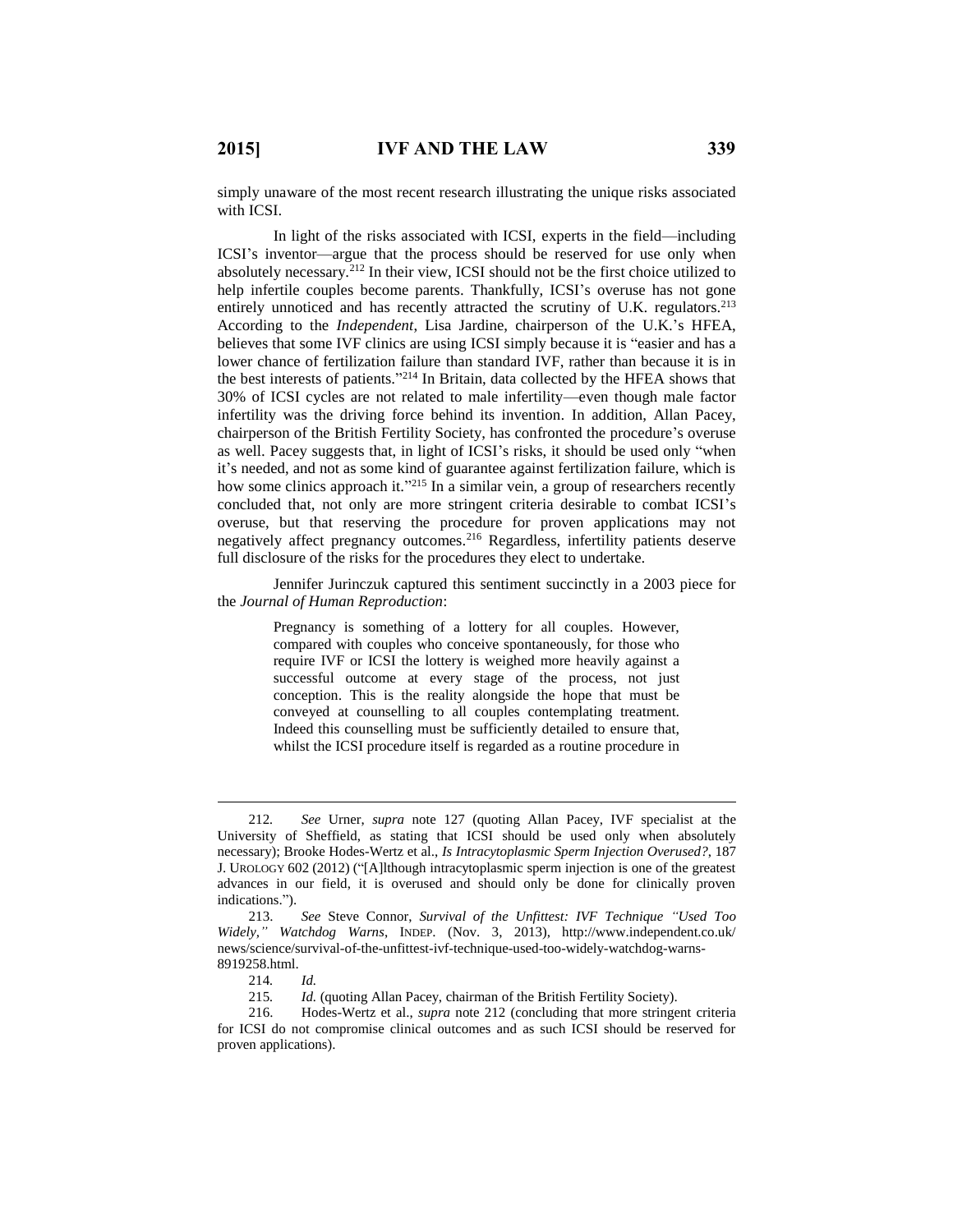most IVF clinics, prospective recipients do not equate routine with being completely safe and completely risk-free for their offspring.<sup>217</sup>

#### *E. Moving Forward into the Future*

In sum, there is no silver bullet to combat infertility. IVF technology has come a very long way and provided an entire generation of adults with the chance to start a family, but it remains a risky endeavor. Regulations that mandate full disclosure of the multitude of risks associated with assisted reproduction are a critical starting point in bringing ART regulation into the twenty-first century and ensuring that patient consent is truly informed.

To start, significant reforms must be made to the current patchwork of laws governing the use of ART in the United States. ART has evolved at such a break-neck pace that it has far outgrown the system of voluntary self-regulation and reporting as it currently exists. Moreover, the inconsistent state laws regulating ART are far from sufficient and do not supplant the need for nationwide standards. Remedying the conflicts of interest that have become ensconced in the practice of ART will take a concerted effort by lawmakers and healthcare regulators, and cannot be expected to occur without some form of governmental intervention. While the exact form that governmental intervention should take remains a topic for discussion, the need for clear and ethical practice standards grows ever more pressing as ART business booms. But what will regulation of ART in the United States look like?

#### *1. Federal Oversight*

 $\overline{a}$ 

One possibility is that the threat of statutory regulation might be enough to coerce the fertility industry to self-regulate better. At least one commentator has suggested that the threat of federal legislation on embryo-transfer limits might prompt SART and ASRM to adopt "more stringent restrictions with greater consequences for noncompliance." <sup>218</sup> In that situation, the option of direct regulation would always remain on the table if the threat alone did not lead to the desired outcome.<sup>219</sup> Such an approach could also be successful in other areas of ART regulation. For instance, the threat of explicit federal regulation of the informed consent process might prompt ASRM and SART both to standardize the informed consent system and to better police clinics' disclosure practices. The threat of legislative action has proven effective in other countries, as it was this

<sup>217</sup>*. See* Jennifer J. Kurinczuk, *Safety Issues in Assisted Reproduction Technology: From Theory to Reality – Just What are the Data Telling Us About ICSI Offspring Health and Future Fertility and Should We Be Concerned?*, 18 HUM. REPROD. 925 (2003).

<sup>218.</sup> Lyria Bennet Moses, *Understanding Legal Responses to Technological Change: The Example of In Vitro Fertilization*, 6 MINN. J.L. SCI. & TECH. 505, 617–18 (2005) ("To create stronger restrictions on multiple embryo transfer in the United States than exist at present, one could either regulate the practice directly or threaten such regulation, hoping to encourage ASRM and SART to adopt more stringent restrictions with greater consequences for non-compliance.").

<sup>219</sup>*. Id.* at 618 ("Direct regulation will remain as an option if the threat proves to be ineffective.").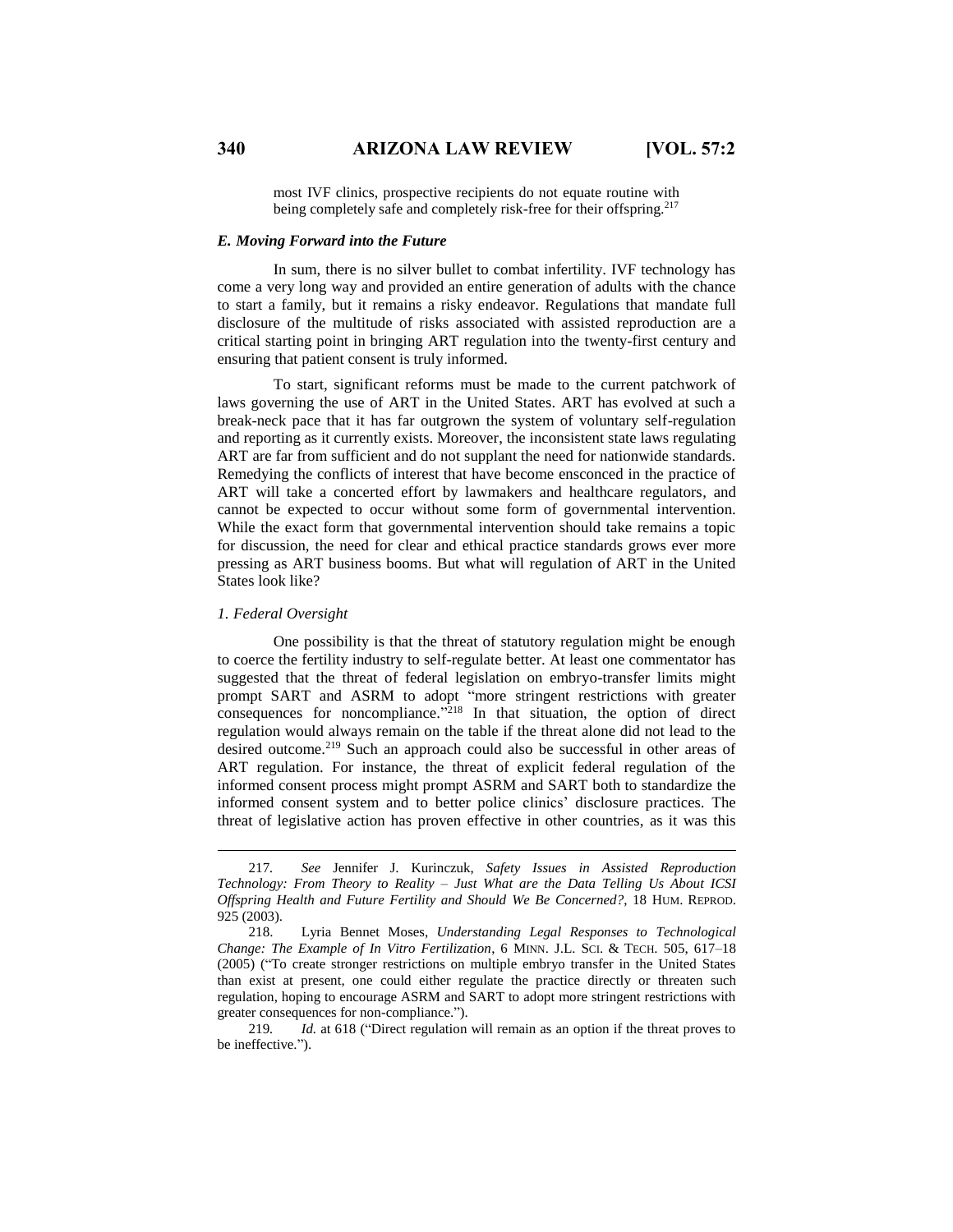sort of regulatory threat that led to the creation of the U.K.'s Voluntary Licensing Authority.<sup>220</sup>

Regardless, some form of increased federal oversight of the informed consent process is likely necessary to ensure that patients are able to make decisions about innovative procedures with full knowledge of the risks and benefits. Clinics should also be required to disclose to patients both their for-profit nature and the potential conflict of interest between the patient and a clinic seeking higher pregnancy and birth rates. Disclosure is of special importance with regard to novel procedures like ICSI. Despite its widespread use, a growing body of research strongly suggests ICSI carries increased risks for children as compared to traditional IVF. <sup>221</sup> Accordingly, any reform of the informed consent process should mandate full disclosure of these risks to prospective patients. Finally, while the ASRM guidelines pave the way for a strong self-regulatory regime, they need stronger federal enforcement mechanisms in order to mitigate successfully the perverse incentives created by the pursuit of profit.

#### *2. Mandatory Clinic Certification*

Requiring ART clinics to obtain SART certification would go a long way in ensuring compliance with ASRM's ethical and practice guidelines.<sup>222</sup> Such a move would protect a doctor's discretion for individual patients' treatment plans, but would also ensure that clinics do not systematically operate outside the industry's accepted ethical norms.

A strong and enforceable clinic certification system is perhaps the best option for addressing the conflicts of interest and ethical shortcomings that have long haunted the fertility industry. With mandatory certification come clear and enforceable rules that apply the ethical norms of the industry to *all* clinics. Eliminating the ability of IVF clinics to ignore ASRM embryo-transfer guidelines is a reasonable first step in addressing the rising costs of multiple births in the United States. Similarly, conditioning clinic certification on the implementation of a standardized and robust informed consent process would both protect patients and prevent clinics from sugar-coating the risks of ART procedures. Whether ASRM would be up to the task of significantly strengthening its current SART certification system remains to be seen, but mandatory certification of ART clinics, either through ASRM or through a federal agency, is a sensible way to start regulating ART in the twenty-first century.

While there are likely dozens of other possible details to work out, there is simply no denying that it is well past time for meaningful government intervention in the ART industry.

<sup>220</sup>*. Id.* at 617 (citing MICHAEL MULKAY, THE EMBRYO RESEARCH DEBATE: SCIENCE AND THE POLITICS OF REPRODUCTION 57-58 (1997)).

<sup>221.</sup> *See* Marchione, *supra* note 92.

<sup>222</sup>*. See* Jones et al., *supra* note 161 (describing the SART certification process, enforcement of ASRM guidelines, and the ability of clinics to operate without SART approval).